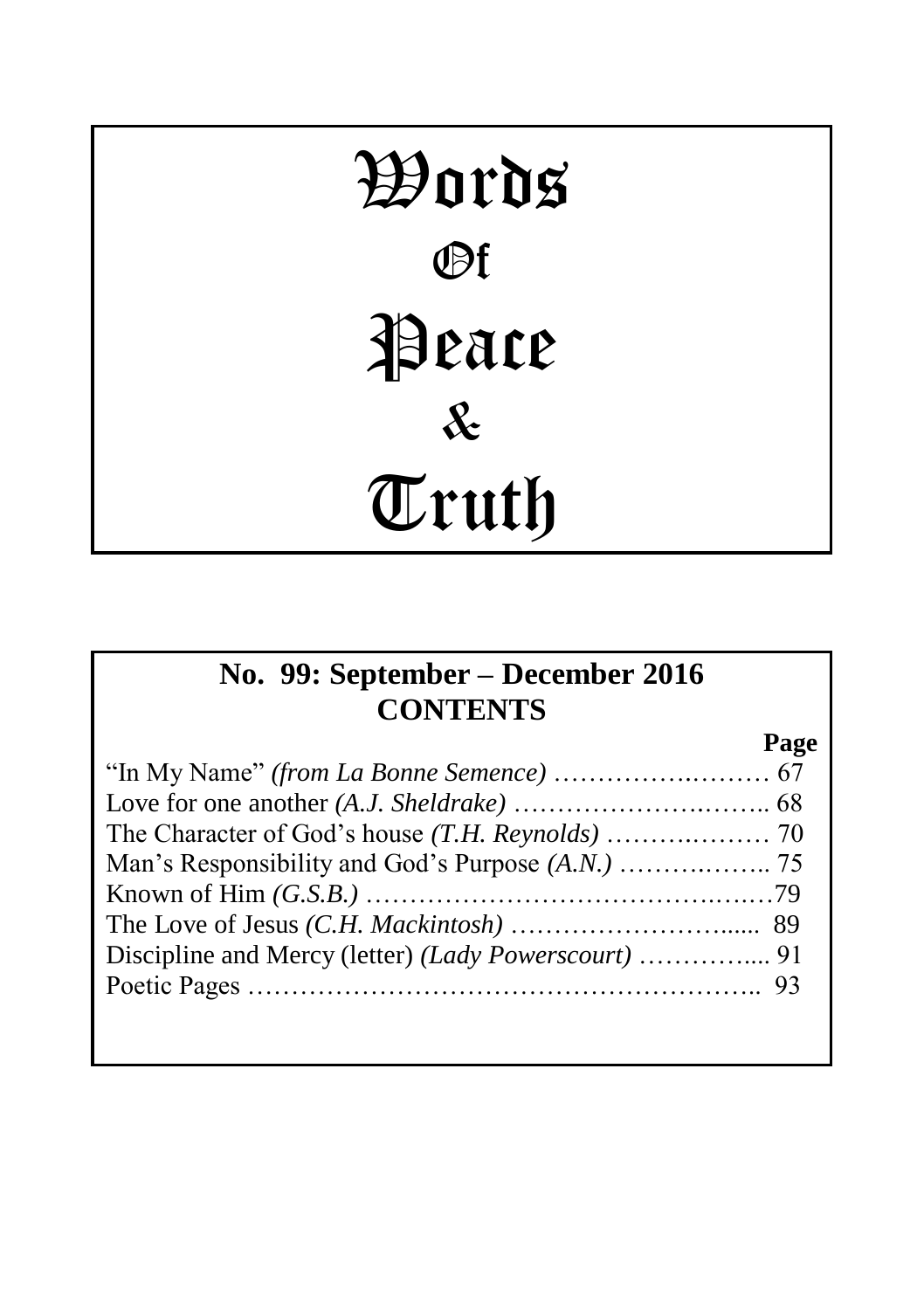## **WORDS OF PEACE & TRUTH** *(Esther 9:30; see also Zechariah 8:19)* **No. 99: September – December 2016 Editorial**

We live in a world in which people often express surprise at the turn of events. Political upsets confound the pundits and economic trends veer away from the forecasts. Alas, many will be surprised when the day of the Lord comes "as a thief by night" (1) Thessalonians 5:2; Revelation 3:3). This should not be the case with the believer in the Lord Jesus; we should be ready, waiting and watching.

But God is utterly just and fair and in His word – the Holy Scriptures – has given ample warning as to what will be the result of going down this path or that. We find this illustrated in His dealings with Israel, His earthly people. The carrying away of the northern tribes to Assyria *circa* 720 B.C. and of Judah to Babylon *circa* 600 B.C. fulfilled faithful prophecy given by Moses *circa*  1400 B.C. (see Leviticus 26). Such warnings were repeated right up to the time of Nebuchadnezzar (Jeremiah 16:10-13). How it must have grieved God to say that they had refused to hear His words and had forsaken Him (Jer. 13:10 and 15:6)!

But God remained faithful to His word and in Haggai's day was still recalling His people to the covenant He had made with .His people on bringing them out of Egypt nearly 1,000 years before (ch. 2, v. 5). Let us in our day cling to "the faith once delivered to the saints" (Jude, v. 3) and be approved by the Lord Jesus as those who keep His word (Revelation 3:8,10). So shall we be kept near to Him and be given understanding of the times in which we live (see 1 Chronicles 12:32). *G.S.B.* 

*Editor: Geoffrey Bacon, 58 Byron Avenue, Coulsdon, Surrey, England.CR5 2JR Website: [www.wordsofpeaceandtruth.co.uk](http://www.wordsofpeaceandtruth.co.uk/) E-Mail: [bacon707@btinternet.com](mailto:bacon707@btinternet.com) Tel: 020-8660.2915*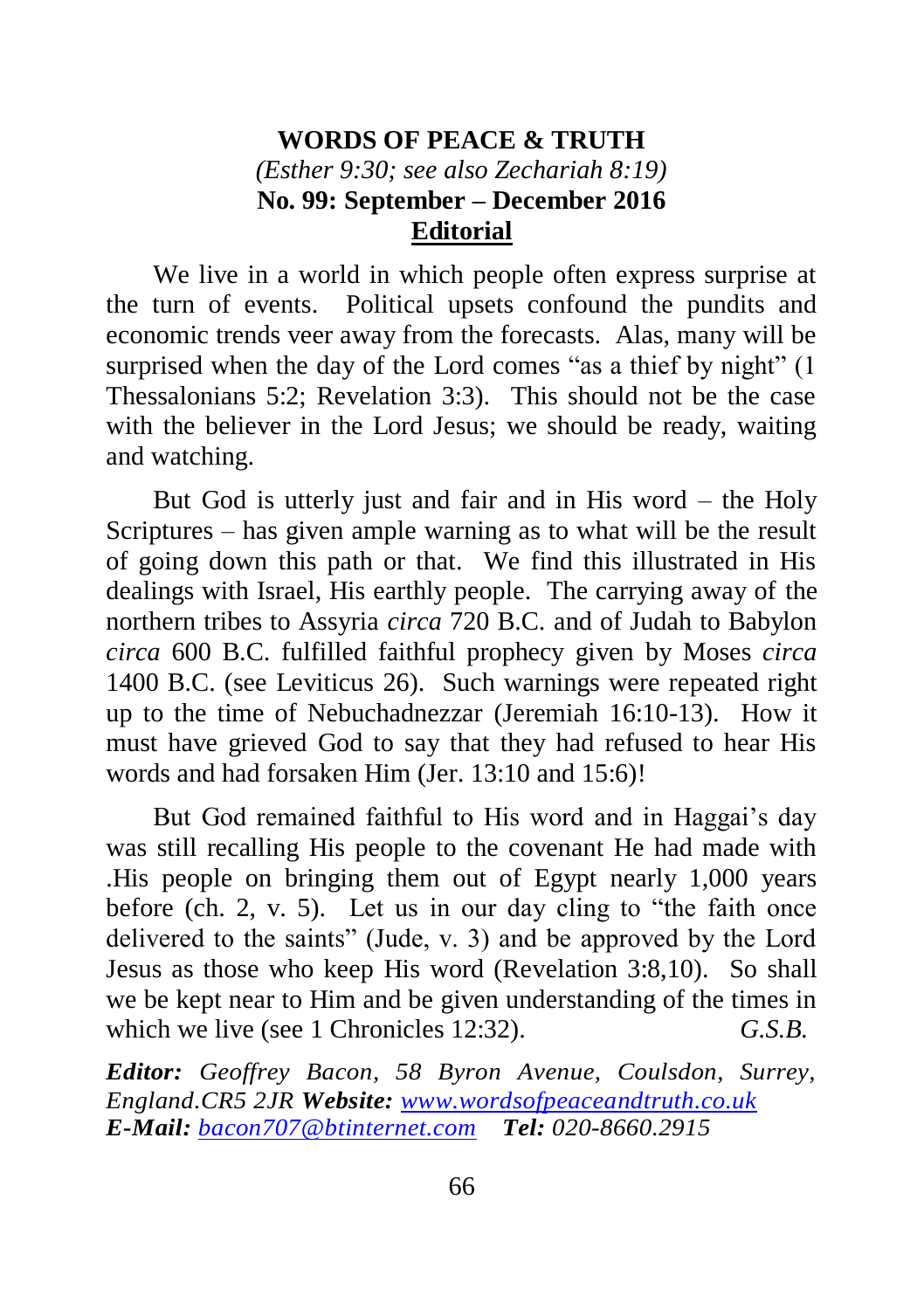#### **IN MY NAME**

*"And in that day ye shall demand nothing of Me: verily, verily, I say to you, Whatsoever ye shall ask the Father in My name, He will give you … ask, and ye shall receive, that your joy may be full" – John 16:23, 24.*

What does it mean: to ask in the name of Jesus (John 14:13, 14)? It is much more than mentioning His name in our prayer. To be able to pray in His name, he who is praying needs personally to know the Lord and to pray on His behalf, as if the Lord Himself made the request to God. The expression 'in the name of' signifies that one speaks or acts on behalf of such a person; one acts in his place, to accomplish his will.

When Jesus was on earth, the disciples prayed to God without mentioning the Lord's name. Then the Lord Jesus taught a new way of praying: prayer in His name. This prayer high-lighted the close, intimate relationship of the Lord with the believers. The Lord Jesus always did the will of the Father. In praying to the Father in the name of Jesus, we associate the Lord with our request, as having His agreement. We pray to thank God, to seek His will, to receive the strength to obey and honour Him.

To mention the name of the Lord is not a constraint; it is a privilege, because we know that we receive everything on behalf of the Father of our Lord Jesus Christ. To seek His will, and to apply it in doing that which pleases Him should characterise our conduct if we are to pray sincerely in the name of the Lord.

One of the keys to prayer is also to understand that we have common interests with the Father and His Beloved Son, while awaiting His return: the advancement of the gospel, the comfort and instruction of believers and the well-being of His church.

*Translated from an article in La Bonne Semence [the Good Seed], 1 st October 2016.*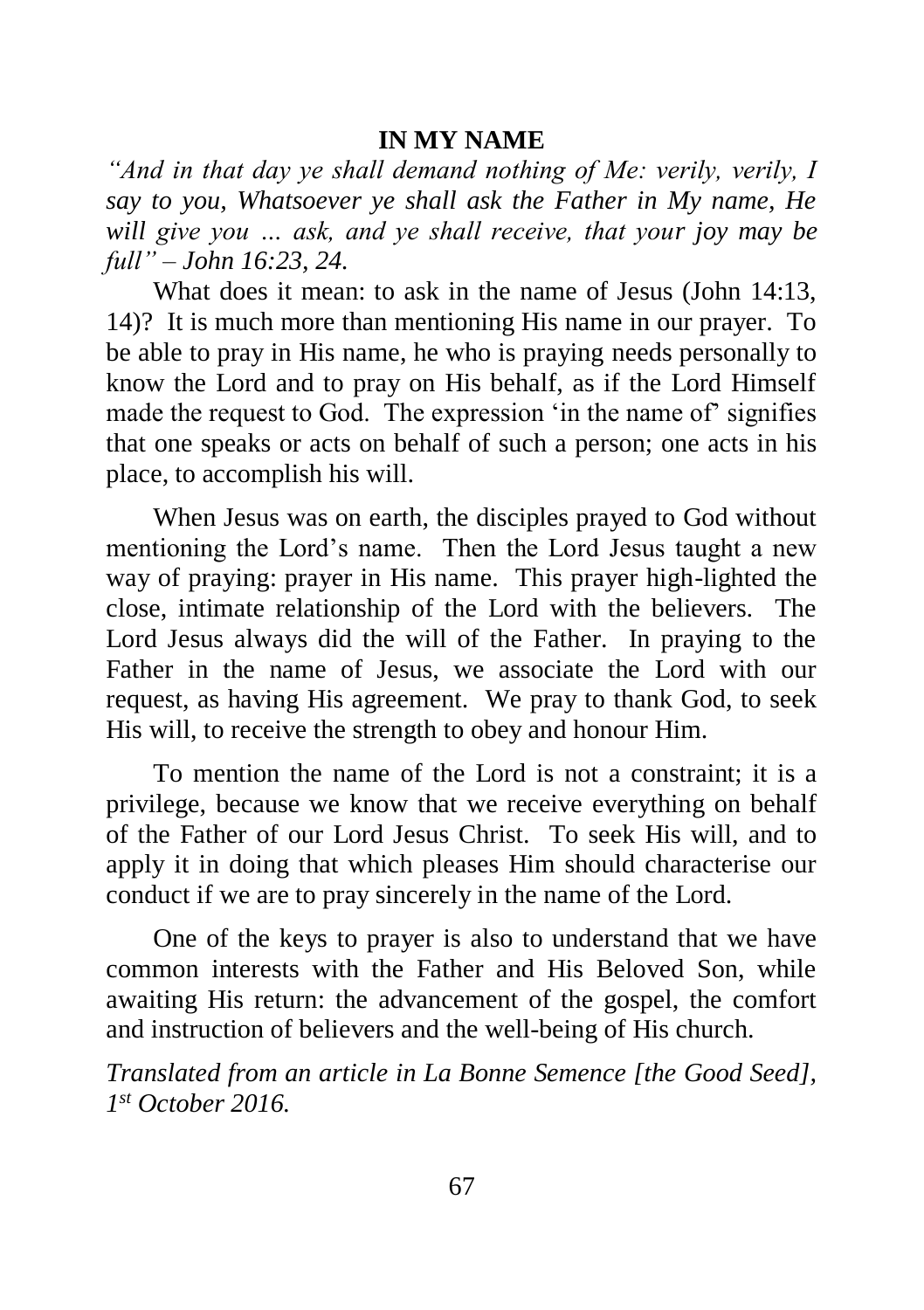### **Love for one another** *1 John 3:10-18; 4:7-14; 20,21.*

I would like to say a few words, dear brethren, about love among the brethren. We talk about John's simple page; what John says here is easy to understand and I don't feel that I can add much to what I have read from the Scriptures. But I just wanted to highlight a few things that John speaks of.

It is interesting that he keeps coming back to this subject of love among the brethren and the possibility that there may be one who hates his brother. "This is the message," he says, "which ye have heard from the beginning," and in that, I suppose, he is referring to what the Lord said at the supper table – that we should love one another "as I have loved you." That is the standard and I think it is worked out among us as we work together in love, love for the Lord and love for one another – those who are His. "Do not wonder, brethren," John says, "if the world hate you" – hatred from outside; the Lord spoke about that too, and this is what we expect from the world that crucified Him. But "Cain was of the wicked one, and slew his brother." What a terrible thing that is; of the first two brothers one was a murderer "and slew his brother" because Abel's works were righteous and Cain's works were wicked. So he says, "Do not wonder, brethren, if the world hate you. *We* know that we have passed from death to life, because we love the brethren." That's a lovely expression, isn't it? He speaks about brethren here, and I believe John is writing about brethren in the widest possible sense. We come together on Lord's Day morning and there is the loaf on the table and it speaks to us, of course, of the body of Christ which he gave for us, but it also speaks of all those who are His, one body in Him, and our love should be no narrower than that. The loaf reminds us week by week that we are one in Him. So he says – and John is very definite and specific – "He who does not love his brother abides in death" and "is a murderer, and ye know that no murderer has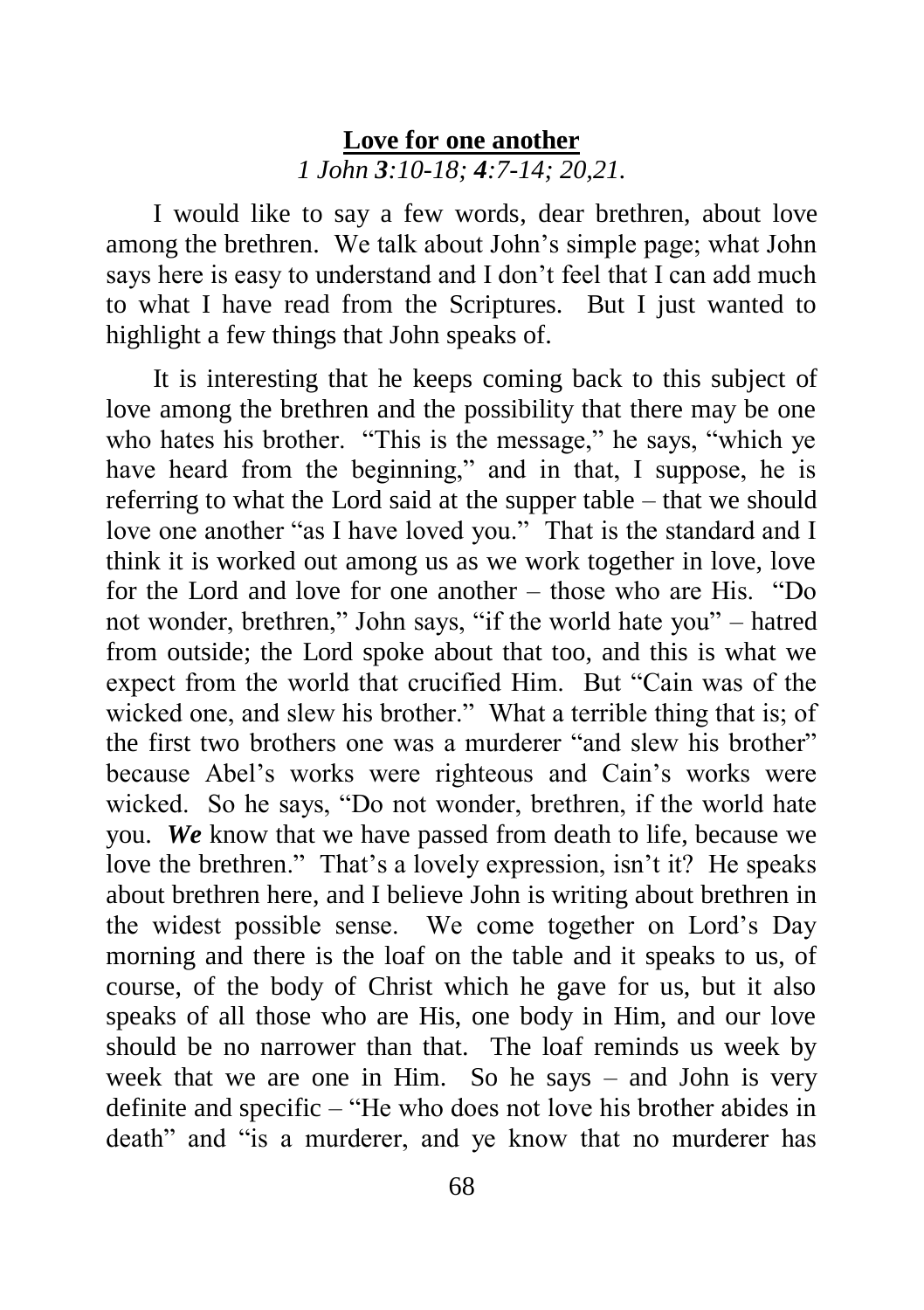eternal life abiding in him." And then he speaks about the Lord and how He has laid down His life for us in love: "Greater love hath no man than this, that a man lay down his life for his friends." And that is what the Lord did; He laid down His life for us. "And *we* ought for the brethren to lay down our lives." I don't think John is speaking there about martyrdom – it *might* be martyrdom, of course (many of our brethren in other lands have to face that) – but he is speaking about giving to those who have need, that our lives are orientated in that direction; we lay down our lives for the brethren. But he says, if we do not do this, "how abides the love of God in him?" So he says, "Children, let us not love with word, nor with tongue, but in deed and in truth."

Where I read in chapter 4 John comes back to it and he says, "Let us love one another; because love is of God, and every one that loves has been begotten of God, and knows God." It's as wide as that: "Every one that loves has been begotten of God, and knows God." We love those who are begotten of God. Then he says, "God is love" and God's love has been manifested in the sending of His Son into the world "that we might live through Him." And if we live through Him our lives are to be expressed in this love. "Herein is love, not that we loved God but that He loved us;" the love of God, the boundless love of God, that gave His Son "a propitiation for our sins." And "if God so loved us, we also ought to love one another." And "if we love one another, God abides in us, and His love is perfected in us" for "He has given to us of His Spirit."

And so, finally, (verse 20) "If any one say, I love God, and hate his brother, he is a liar." John is very definite and specific, isn't he? Hatred doesn't come out in that one says that he hates a certain person, or something like that; it comes out in his actions, what he does. "He that loves not his brother whom he has seen, how can he love God whom he has not seen?" And so John comes back to that original commandment from the Lord: "That he that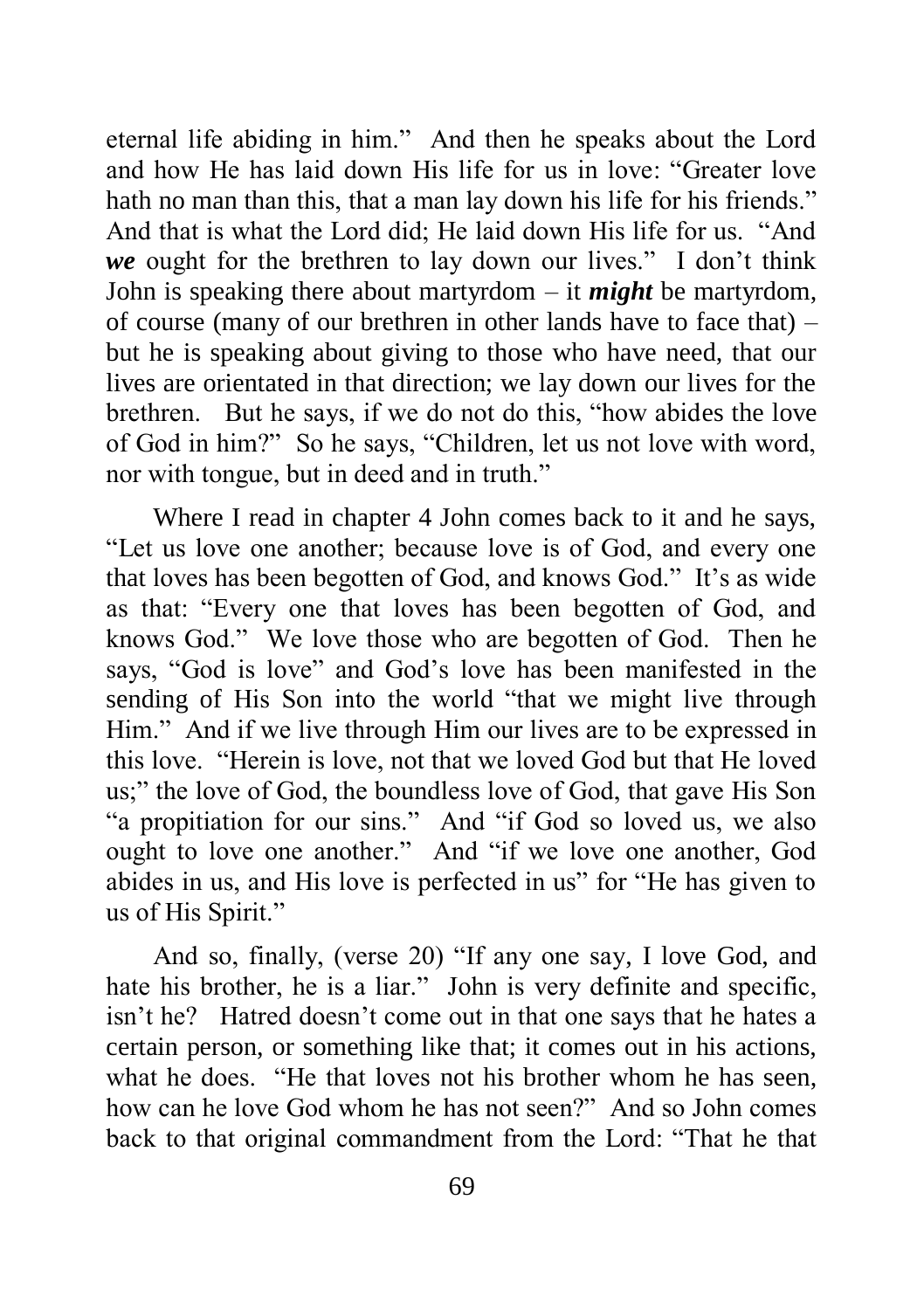loves God love also his brother." It's very specific; it's not "the brethren;" it's not all those who have been begotten of God, but "his brother." Do we love each brother, each sister, with that love that comes from God? I think this is what John is writing about. It was obviously something very necessary in his day; it's necessary in our day too. So may we walk here in love; love for the Lord, love for those who are His, love for each one of the brethren, for His Name's sake.

*Word given by Tony Sheldrake, Croydon, 26th October, 2016.*

# **THE CHARACTER OF GOD'S HOUSE.**  *Luke 14*

IN the last chapter we had the synagogue, in this chapter a Pharisee's house. It is surely not without intent that we have the idea of a house brought before us. A house is a place of abode, but also a place where hospitality is exercised. God not only dwelt in His house of old, but approach was invited. Then it is a place where the character of the owner is seen. Of old God manifested Himself in the details and arrangement of His house. It is also a place where the Master has rights which have to be respected. In chapter 13, verse 25, the Master exercises his rights and shuts the door, and in verse 35 the temple where God had invited approach is no longer owned as His house. "Behold," said our Lord, "*your* house is left to you desolate." *"My* house" is found in chapter 14 and its blessed character is brought before us. The chapter begins with a Pharisee's house, the sabbath, and a certain man with a dropsy. The Pharisee's house is brought into marked contrast with God's house; its character and tone were different. Jesus, in whom the riches of divine grace that characterise God's house are treasured up, was an object of suspicion in the Pharisee's house, "they watched him." They would keep the sabbath, but had no heart for grace. For the moment, in His passage through this world, Jesus was in the house of legal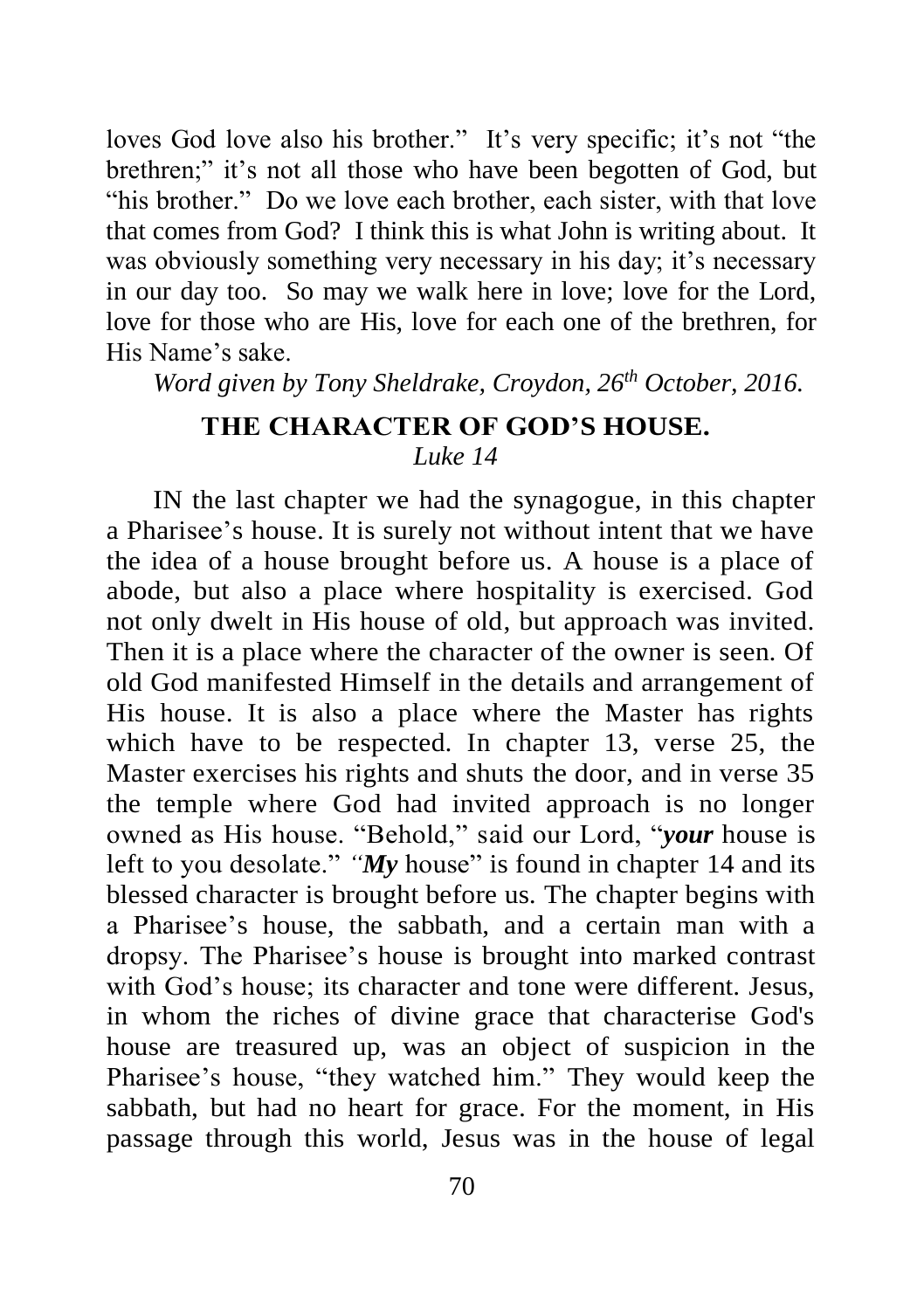observance, where the elements of the world had their place (see ver. 7), but *need* was there, and He would devote Himself to that. The healing of the man with the dropsy led the Lord to use an illustration which plainly shewed where sin had plunged man; he was really in the pit, and it was in the heart of the Lord to pull him out. Further, we see the blessed character of grace which went out from God's house: the outcasts in highways and hedges are *compelled* to come in; they are pulled out of the pit of this sinful world.

In the Pharisee's house, things went on principles of this world; they held to the sabbath, the sign of God's covenant with Israel, but self-exaltation and worldly importance governed their conduct. That Israel had been given a place with God, and the sabbath as a sign of it, was entirely **of** grace, and the sense of grace makes us humble. We come to God's house entirely debtors to grace, and then God can shew in us the exceeding riches of His grace *(Ephesians 2:7)*. The Jew with all the pretension of legal observance has to give place to the new company, who are gathered into God's house on the pure ground of grace. The Pharisee and his guests valued the opinion of men, but the light of another world shone out in the words of the Lord. We have said, He was for the moment in the Pharisee's house, but He was really on the journey to Jerusalem to suffer and depart out of this world. He took flesh that He might suffer in the flesh. He was made a little lower than the angels for the suffering of death; but while He was here, Judaism was tested, the thoughts of men's hearts were discovered, but the grace of God was made known. Jesus brought in the light of another world, He looked at things as they will appear there. Man can recompense his fellow in this world, but *resurrection* brings with it a recompense for the just. What the Lord said, He was; if He said, "Call not thy friends, nor thy brethren, nor thy kinsmen, nor thy rich neighbours .... call the poor, the maimed, the halt, the blind" –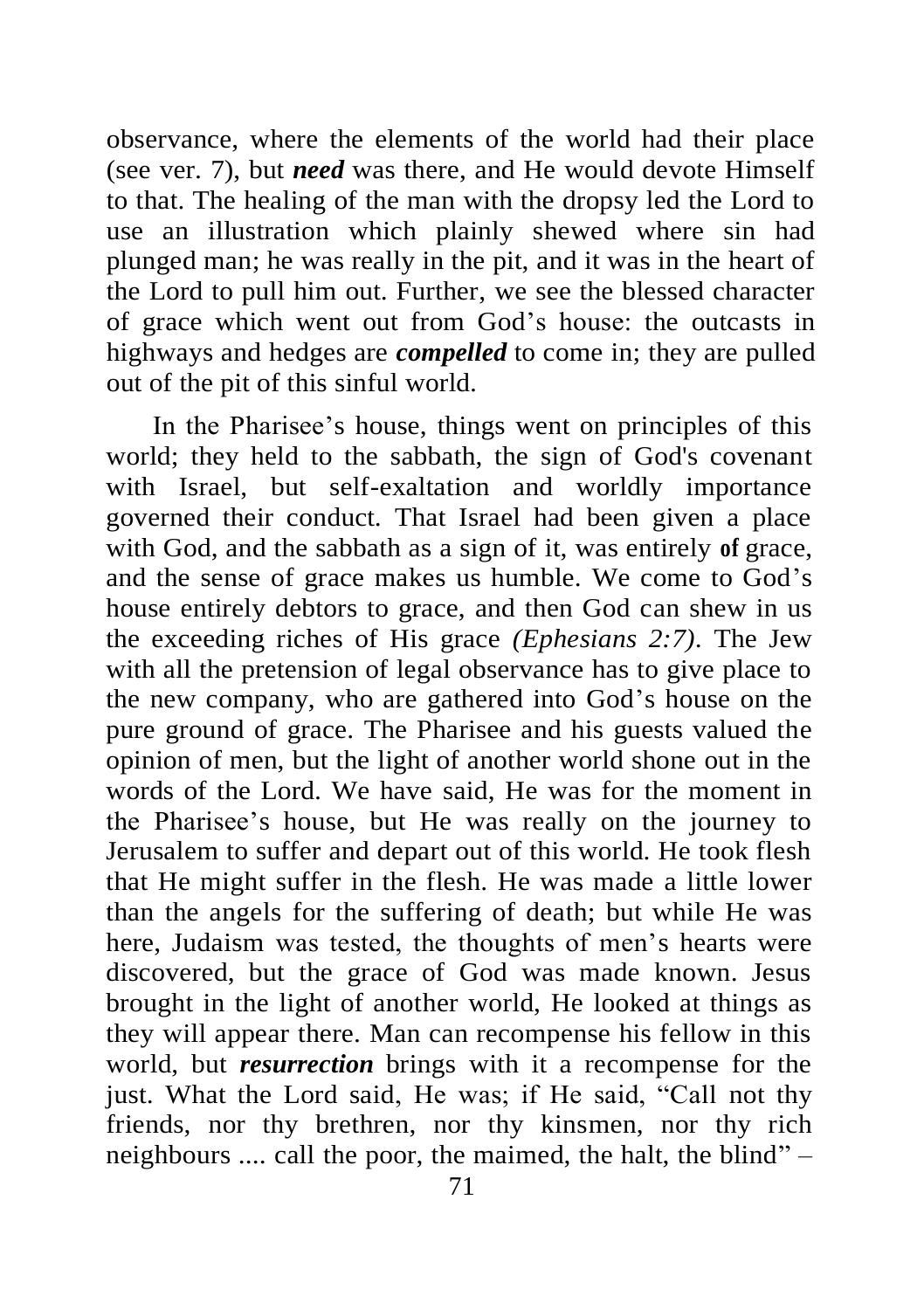He spoke that which was true in His own heart of love, save that He goes further, for He does not tell the servant to invite, but "to *bring in* hither the poor and the maimed and the halt and the blind." We may say again how different were the tone and character of the Pharisee's house from God's house. We do well to take it to heart, when we see that which should have carried the impress of Jehovah's character, the house of a Jew, had sunk down to be governed by the elements of the world. Psalms 111 and 112 shew us the effect of Jehovah's character upon a God-fearing man. Psalm 111 is a hallelujah to Jehovah because of what *He* is, while Psalm 112 is a hallelujah not merely with the lip, but caused by the conduct of one who fears Jehovah and delights greatly in His commandments; it brings praise to God. A Christian's house should take its character from what he learns in God's house. See how Peter leads those who have tasted that the Lord is gracious to come to the Living Stone, that they may be built up a spiritual house, a holy priesthood, to offer up spiritual sacrifices; and after speaking of our conduct externally, he comes to domestic relations, servants, wives and husbands. So also in Colossians and Ephesians. The believer's character is formed in the house of God, and then he carries himself in his own house in ways of grace and holiness and righteousness. I speak of what we get in scripture, and of what it is our privilege to be set for, not of how far it is realised in the ways of Christians. Would that all our houses bore the impress of God's ways in His own house!

As yet Judaism and its temple stood before the eyes of men as the house of God, but His character was falsified in it. Instead of its being a place where man in need could approach to God in prayer, it had become a den of thieves (chap. 19: 46) It was the Builder of God's house *(see Hebrews 3:3,4)* who said, "A certain man made a great supper and bade many." He alone could speak of its true character, of its extent, and of its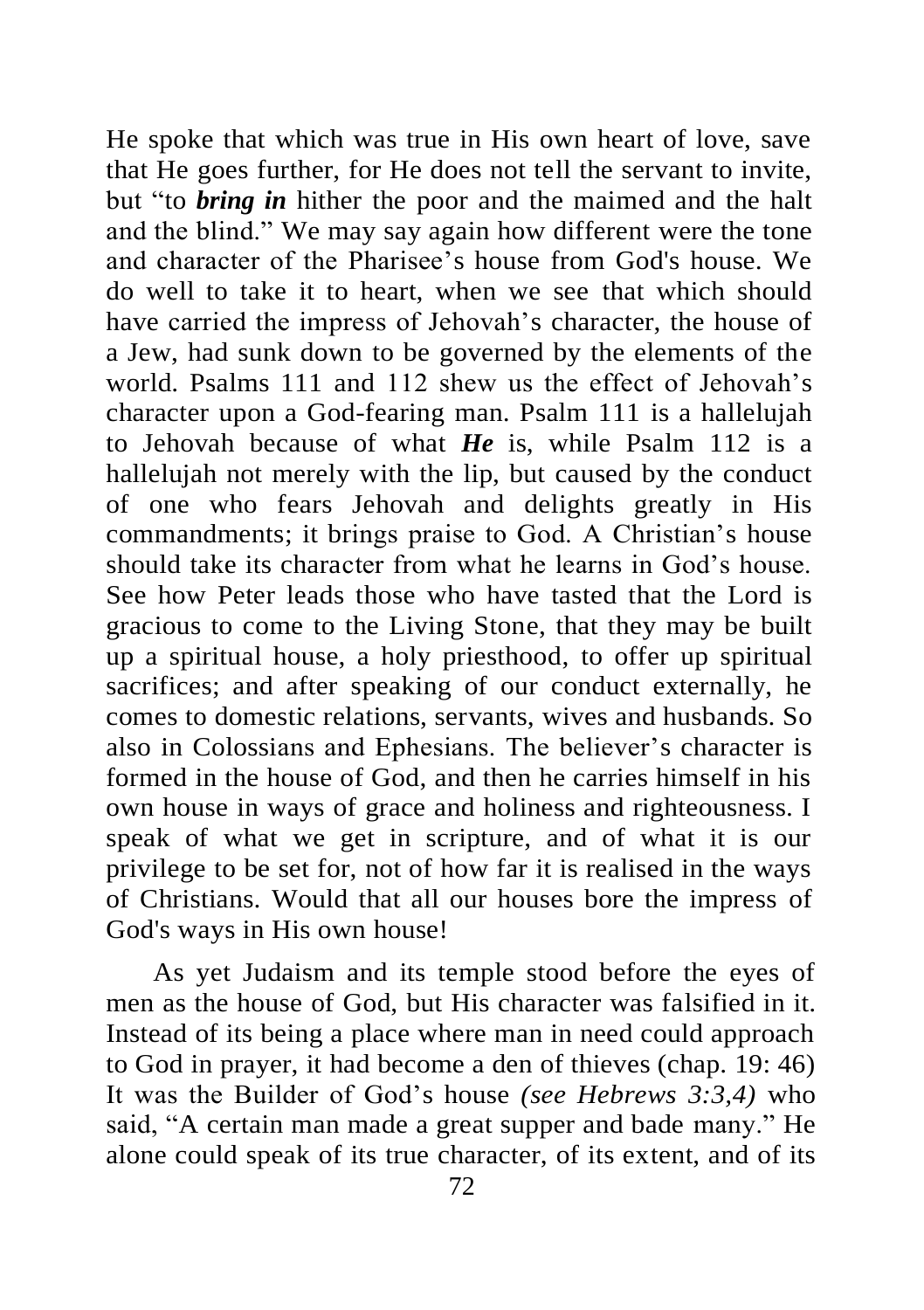boundless resources of grace. The supper is really the setting forth of God's boundless grace in Christ. "*God was in Christ* reconciling the world to himself, not imputing their trespasses unto them." "The Word became flesh and dwelt among us . . . *full of grace and truth."* Thus God approached man; He spread out before him the riches of His grace in Christ. He was not requiring of man, but making Himself known to man in Christ. It was in the heart of God to pull man out of the pit into which he had fallen, and to bring him to enjoy the feast of grace, and man's heart was tested by Christ. It is remarkable in this gospel how often some remark is the occasion both of discovering the thoughts of men's hearts, and also of bringing out the thoughts of God as expressed in Christ. This seems to be in fulfilment of the utterance of Simeon (chap. 2, v.35) that the child Jesus was set for a sign "that the thoughts of many hearts may be revealed." What the Lord had been saying as to inviting the needy to a feast, and looking for recompense at the resurrection of the just, drew out the remark from one of those who sat at meat in the Pharisee's house, "Blessed is he that shall eat bread in the kingdom of God." It was a remark of such a kind as is often uttered by people who have no idea of taking their place among the needy and outcast – a mere pious expression, for the Lord answers with a parable which shews that the well-to-do in this world did not respond to the invitation to taste the grace of God in Jesus. They found their way to the Pharisee's house, but excused themselves from partaking of grace. The advantage of the Jew is owned, he held the place of privilege. Christ was sent to the lost sheep of the house of Israel to fulfil the faithfulness and truth of God, but the possession of privilege and of the mercies of God prevented his response to grace. It is easy to utter a pious expression as to the happiness of those who shall eat bread in the kingdom of God, but the heart of man is tested by Christ. He was in their midst full of grace and they had no heart for it.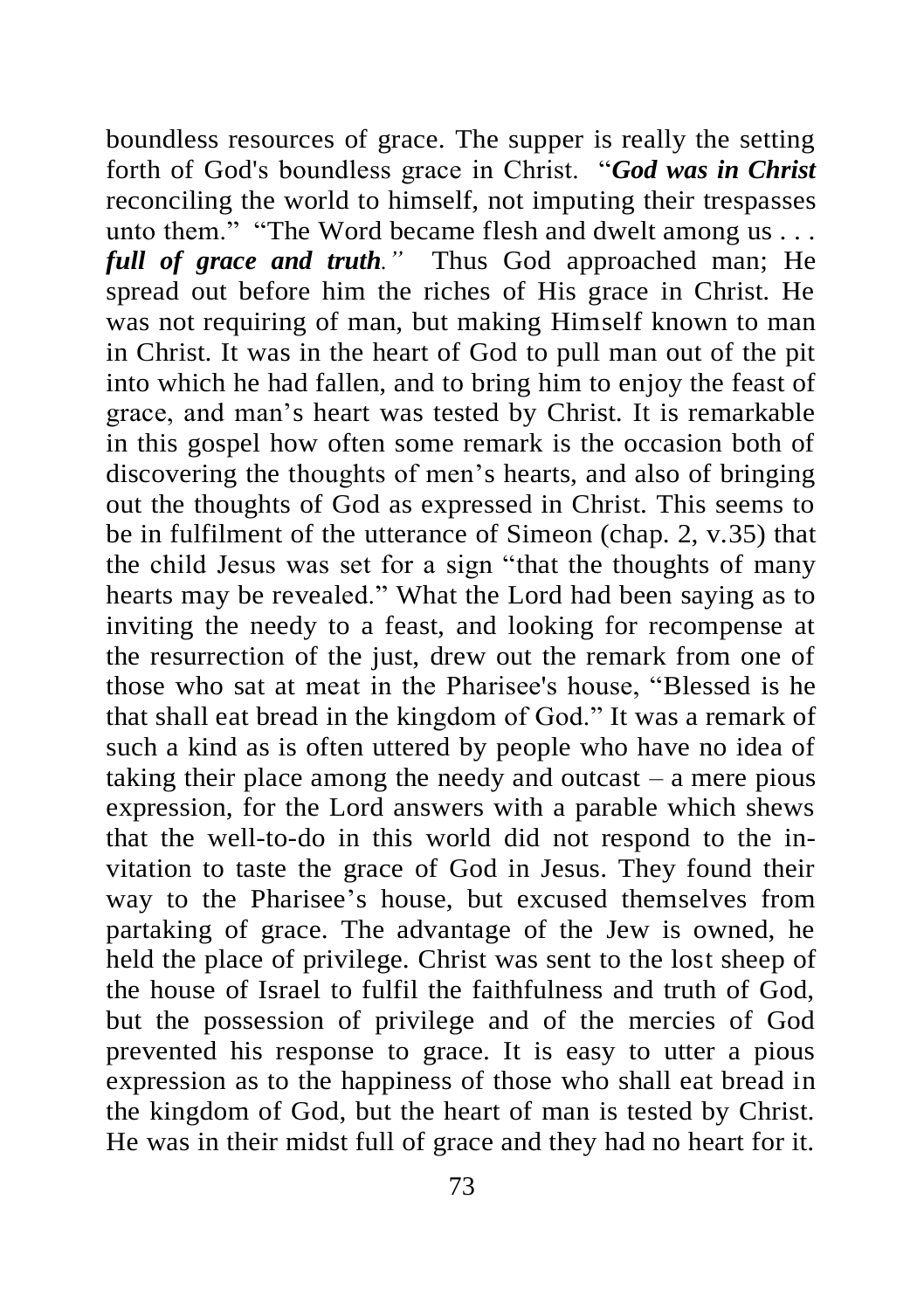But that does not alter what is in the heart of God. He has not spread a feast, and no guests to partake of it. Truth had been kept with those bidden, but it is no longer a question of inviting. The Master of the house does not say, *Invite* the poor, the maimed, the halt, and the blind to come in, but "Go out quickly into the streets and lanes of the city and *bring in* hither" those whom we have named. There is an urgent necessity in the grace of God, "Go out *quickly."* There is the consideration of the needy condition of those sought by grace, "Bring in hither." There is the going out after outcasts and wanderers, "Go out into the highways and hedges;" and there is the compulsion of grace, "Compel them to come in." Finally, there is largeness of grace, "that my house may be filled." Such is the way in which the blessed God makes a feast and gathers to Himself in His own house.

The conclusion of the chapter is instructive for us. Apparently a great multitude were making the Lord their Object, and following Him; but had they calculated the cost? It meant breaking with every other relation for Him. It is not a question here of grace gathering the needy into its embrace, but of following the Lord in the pathway He was taking. "It is not of him that willeth, nor of him that runneth" *(Romans 9:16)* but of the constraining power of God's love which has been made known to us in Christ, and by which we are held to Him. "Will ye also go away*?*" said the Lord to His disciples. The answer was the effect of grace, "Lord, to whom shall we go? thou hast the words of eternal life." The will of man had no place there, but the constraining power of love which attached Peter's heart to Christ. To break with earthly ties and hate one's own life must be a hard saying to nature, and yet how blessedly can Christ, by the force of attachment to Himself, lead us into the fellowship of His death, that we may follow Him in the path of association with Himself. The multitude were following as in the effort of the natural mind;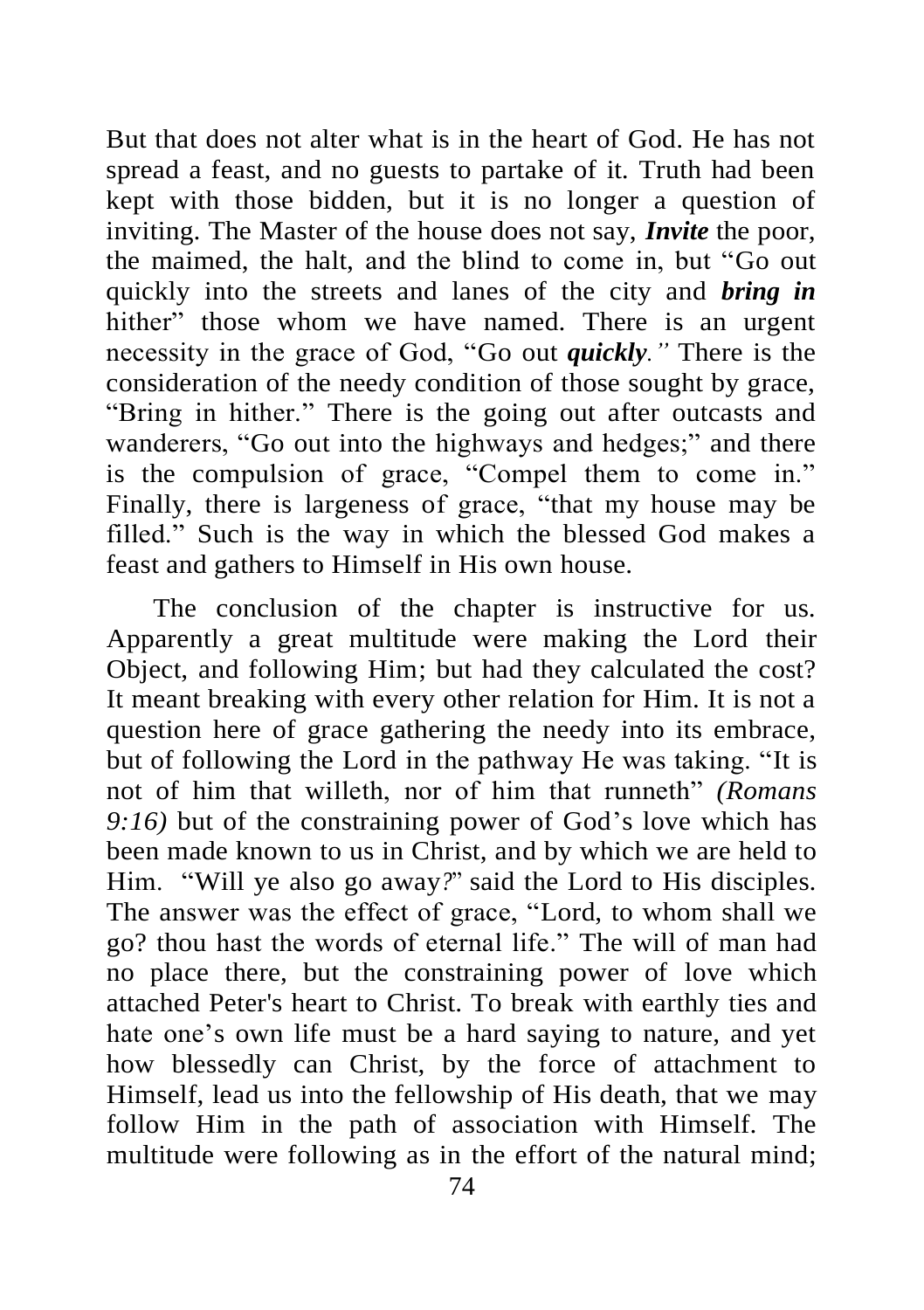they had not counted the cost, but Christ has put everything on a different footing. To Peter He said, "Thou canst not follow me now; but thou shalt follow me hereafter." Christ has gone into death, and now we can say "dead *with Him."* The love that has gone into death is that which draws us into His path, and grace has made it a path of liberty. The secret of it lies in association with Himself.

*T.H. Reynolds (1830-1930). Reproduced from "Food for the Faithful," Vol. 5 (1902).*

#### **MAN'S RESPONSIBILITY – GOD'S PURPOSE.**

MAN as a creature was made to be entirely dependent on God, and as such is responsible to Him. On the one hand God has made known what He requires of man, and if man fail to fulfil these obligations, he necessarily comes under God's displeasure, and indeed forfeits his right to live. "The soul that sinneth, it shall die" *(Ezekiel 18:4)*. On the other hand, God has purposes of His own in regard of man – purposes of blessing which He intends and will accomplish; but while doing so, He in no sense surrenders His rights, but maintains and asserts them. If otherwise, it would be a reflection on the character of God and this could not be. How God could be righteous and yet carry out His blessed intentions, is a question which remained without a solution for four thousand years of this world's history. It is true there were indications by types and sacrifices that a righteous basis would be found, but now that has been secured; the question *has* been solved, blessed be God, by the only One who could do it.

The "Son," co-equal with God, who is God, came down to earth, becoming Man in order to accomplish the will of God.

The question of sin had to be settled; the consequences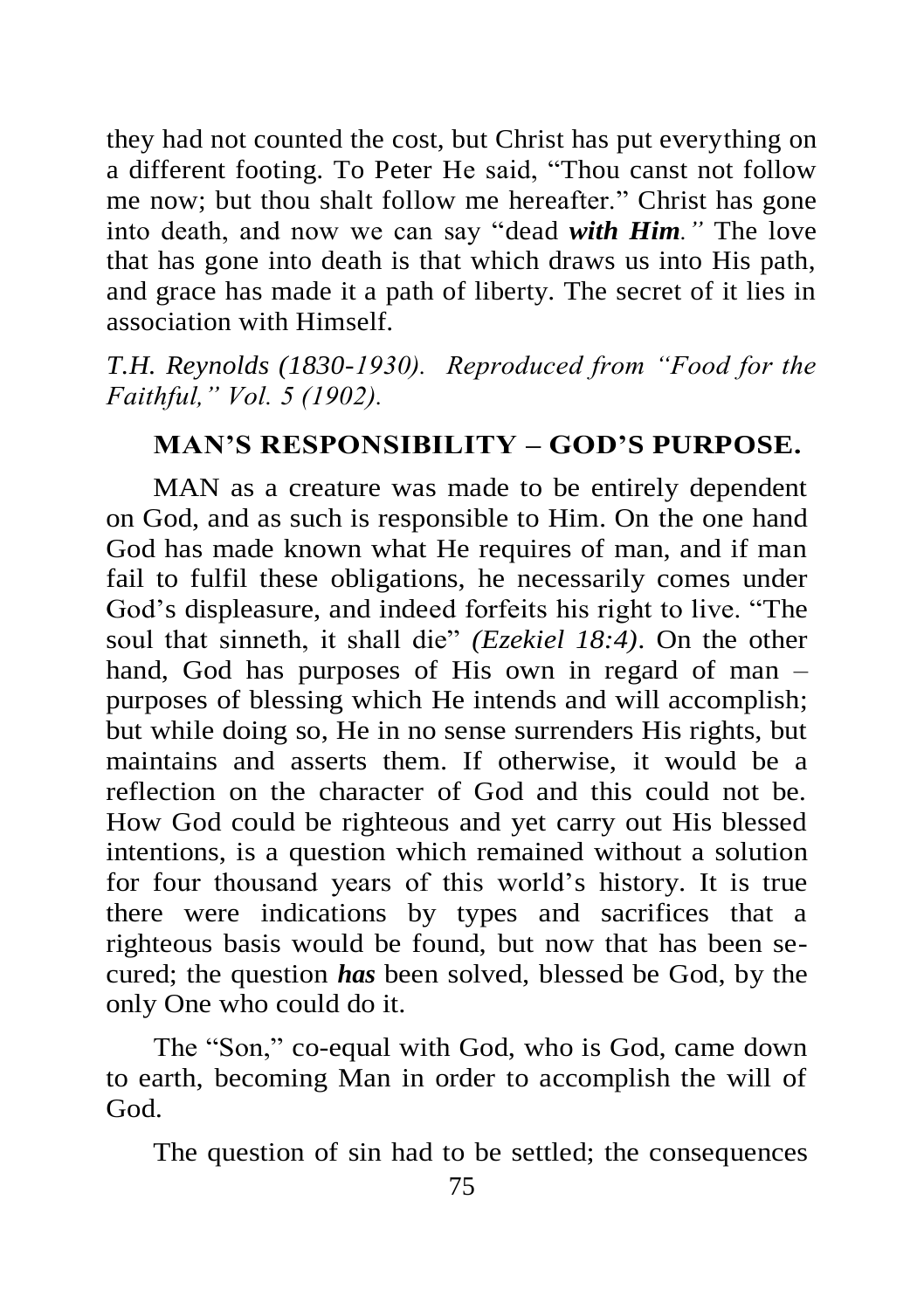of sin had to be removed; divine purposes had to be accomplished; but everything was and is secure in the hand of Christ.

A partial knowledge of what He has done brings relief; but the more we apprehend the greatness of what He has effected, the more our joy and peace increase.

The Spirit of God delights to unfold the preciousness of His Person and the greatness of what He has wrought and will yet accomplish.

Every Christian has tasted the joy and relief experienced in knowing that through the work of redemption he has been absolutely and eternally forgiven, not because God has surrendered His righteous claims, but because every claim has been met by His blessed Son.

The answer to every charge which might be laid against the believer, and for which the penalty of death and judgment has been borne, is contained in that sweet and blessed statement, "It is Christ that died" (Romans 8:34). Many a Christian through an imperfect knowledge of the work of Christ lives in continual perplexity.

We are not now speaking of actual sin, which has to be judged and confessed, but a state of soul which in selfoccupation finds the flesh a source of sorrow, and for which the believer bitterly, though wrongly, blames himself.

Such a state is described in Romans 7:19, 20, "The good that I would I do not: but the evil which I would not, that I do. Now if I do that I would not, it is no more I that do it, but sin that dwelleth in me."

Deliverance from this unhappy state lies in a fuller apprehension of Christ and His work. The real difficulty is not so much what we have done, but what scripture calls, "sin in the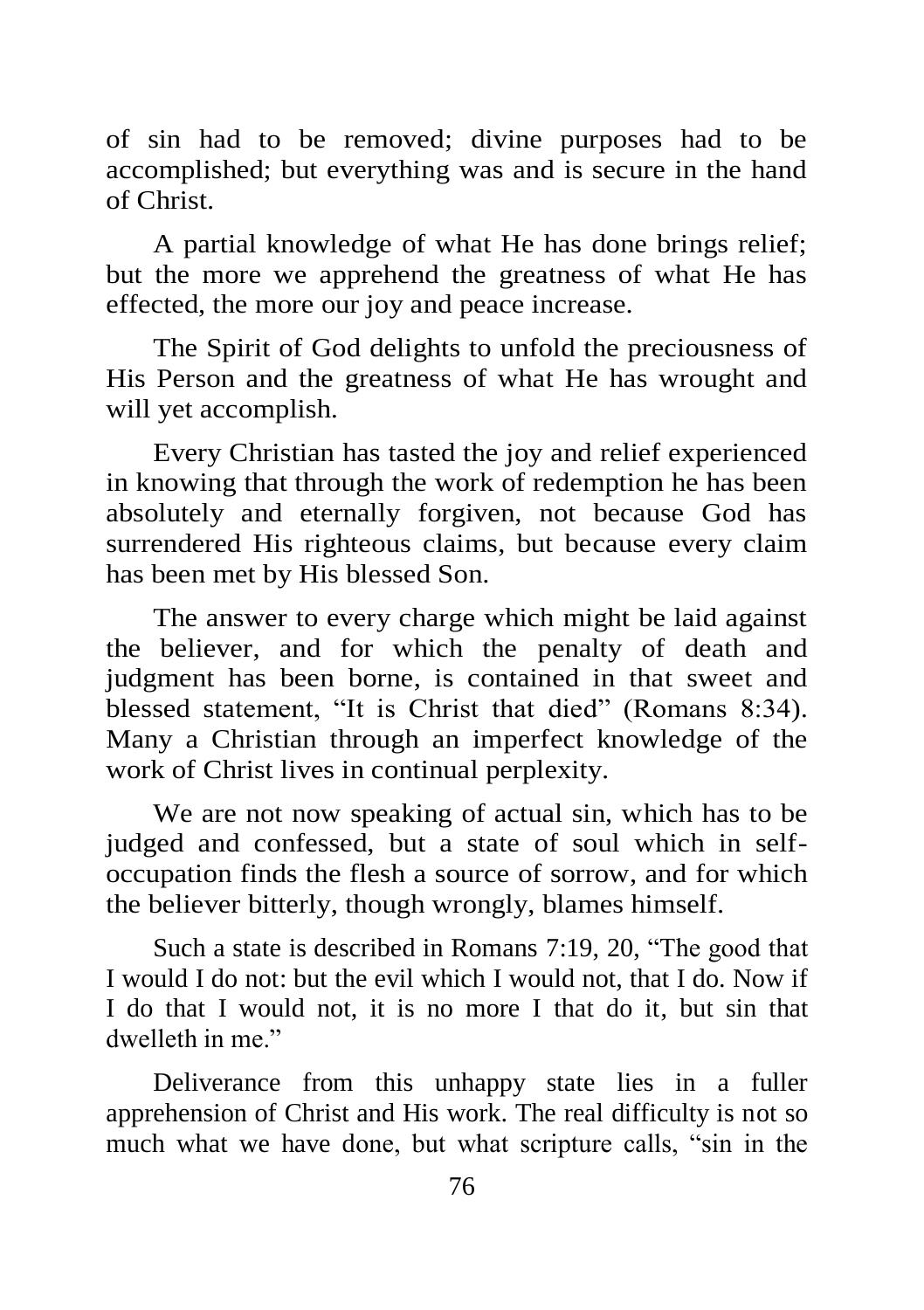flesh," so we read, "What the law could not do, in that it was weak through the flesh, God, sending his own Son in the likeness of sinful flesh, and for sin, condemned sin in the flesh" (Rom. 8:3.) "Sin in the flesh" is therefore condemned in the cross of Christ, and has come to an end in judgment there.

This answers to the type of the brazen serpent in Numbers 21, of which it is said, "It came to pass, that if a serpent had bitten any man, when he beheld the serpent of brass, he lived" (verse 9).

The believer today, instead of looking in, looks to Christ as having been made sin, and as he looks, he lives, that is, he tastes true joy; the Spirit of God conducts him into new occupations, for "the mind of the Spirit is life and peace."

The brazen serpent typically set forth how Christ, who knew no sin, was made sin for us; whoever looked, lived; note, it does not say was *forgiven*, but *lived*, and if we are to live in the enjoyment of the love of God, it can only be in the light of how fully all that would occupy us with what we find in ourselves has been sacrificially removed in the cross of Christ.

The song of early days is renewed in the Spirit's power.

There is more, however, than deliverance in view, for as we have already noted, God has purposes of His own to be effected; many *sons* are to be brought to glory (Heb. 2:10). The relationship spoken of here has to be distinguished from what is spoken of in Matthew 6, "your heavenly Father." There it is connected with earthly need – "Your heavenly Father knoweth that ye have need of all these things" (Ver. 32)." Whereas the Lord Jesus indicated in John 20 that we were to stand in the same relationship to the Father as that in which He as Man stood, "My Father, and your Father ... my God, and your God."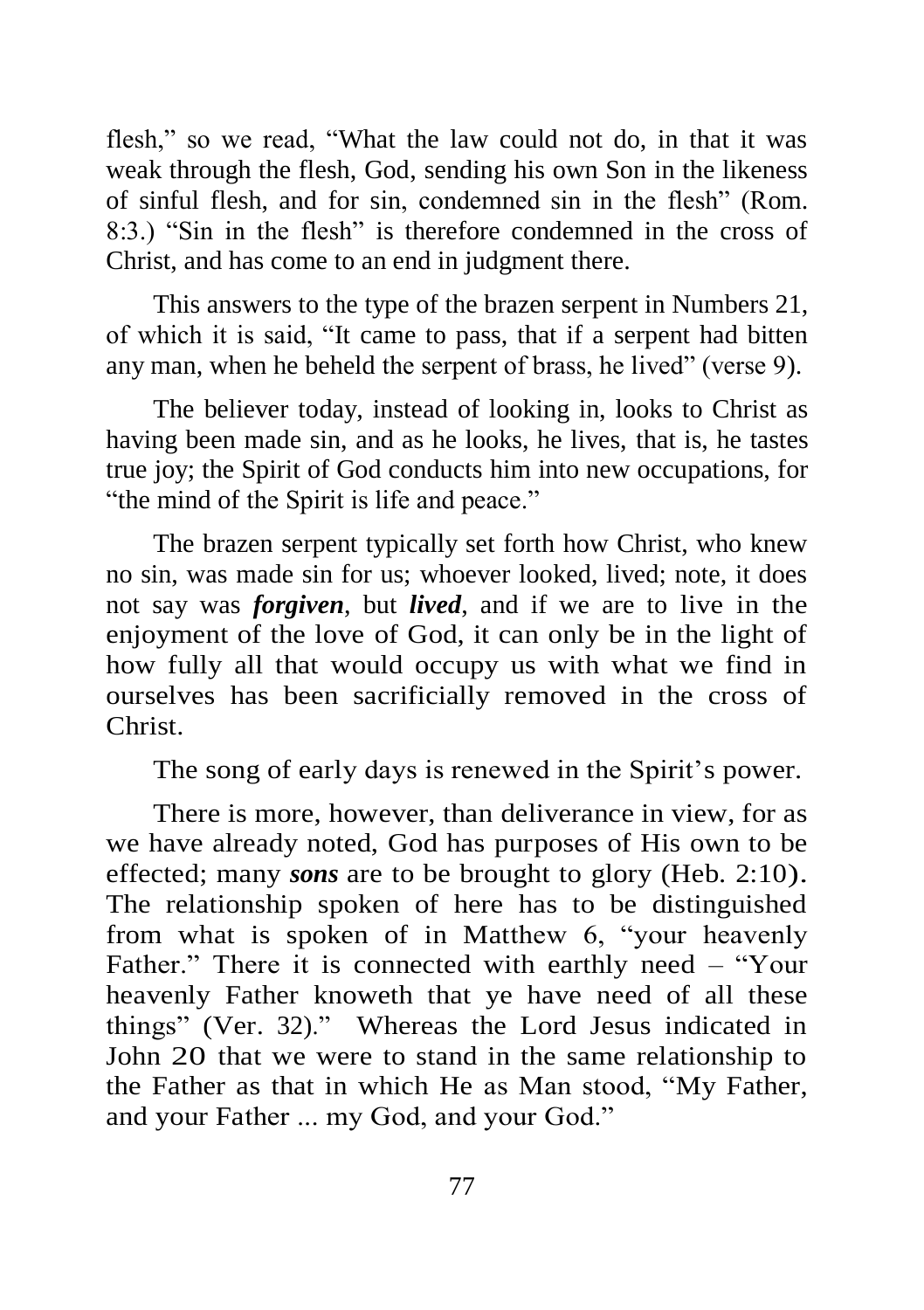How wonderful the grace! How far beyond what the heart of man could have conceived! And in Hebrews 2:10 we read, "It became him, for whom are all things, and by whom are all things, in bringing many sons unto glory, to make the Captain of their salvation perfect through sufferings." God is to have *sons,* and will have them. The fact that Christ is the One who gives effect to it, the One into whose hands the Father has committed all things, is the pledge that it is and will be fully accomplished. And not only so, but the affections which belong to that relationship are even *now* begotten in us by the Holy Spirit, "Because ye are *sons,* God hath sent forth the Spirit of his Son into your hearts, crying, Abba, Father" (Gal. 4:6). Oh! what happy relations to be in with God! Do we enjoy these, dear christian reader? Soon we shall enjoy them without hindrance in that eternal day of glory, but the relationship and the affections belonging to it may be known and enjoyed now in the power of the Spirit. If we are occupied with what we find in ourselves, it will greatly hinder our joy; it may appear like humility to do so, but it is really a dishonour to Christ to give place in our minds to that which has been completely removed in His death.

May we be enabled to move forward in our souls into the light and enjoyment by the Holy Spirit of *sonship –* our proper birthright. If we have been hitherto hindered from doing so by occupation with our poor unworthy selves, may we in the light of what has been effected by Christ move into liberty; "For the mind of the flesh is death; but the mind of the Spirit life and peace" (Rom. 8:6). "The Spirit is life on account of righteousness" (verse 10). A. N.

Sorrow looks back; worry looks around; faith looks up. *(Anon.)*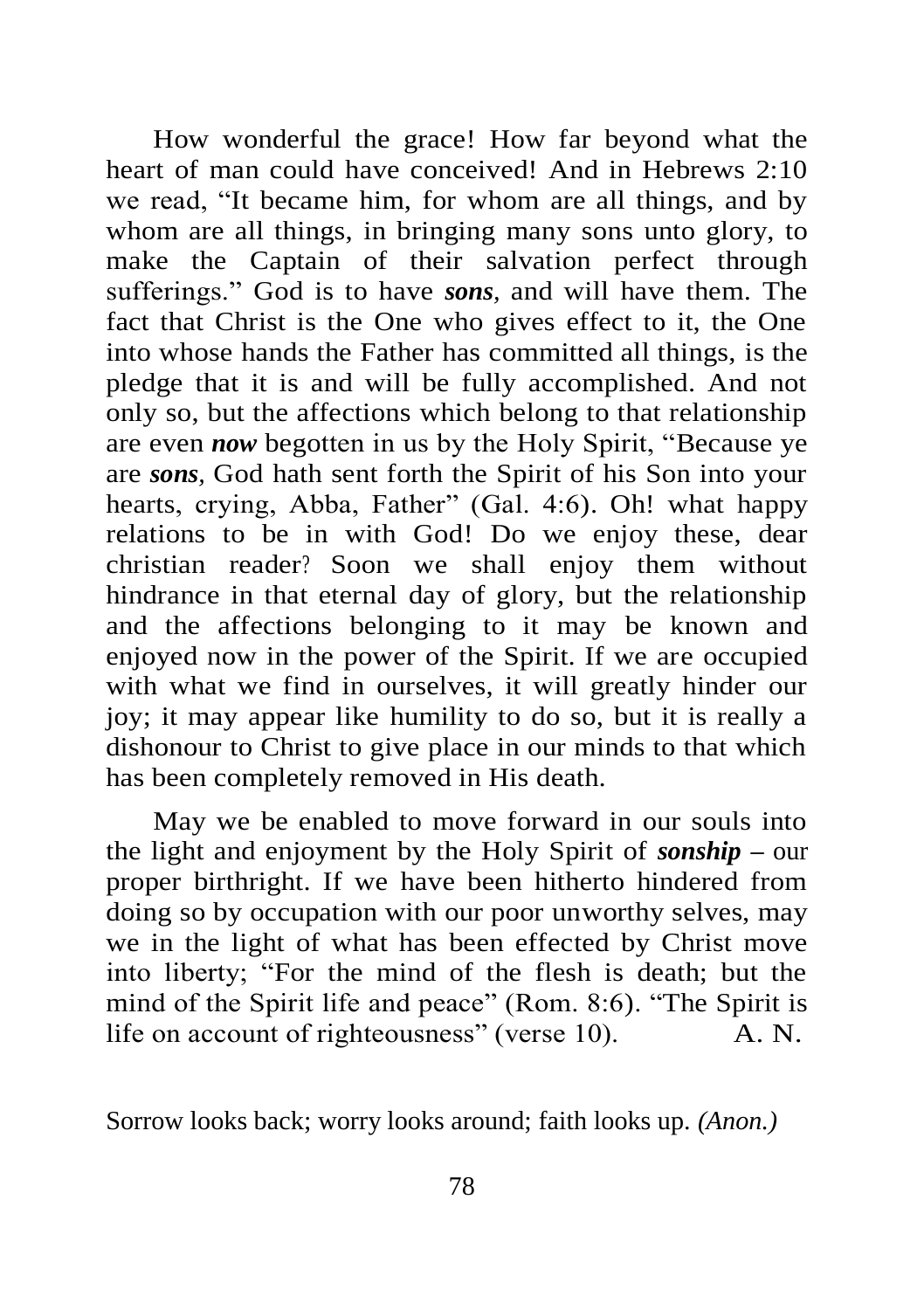#### **KNOWN OF HIM**

#### *John 10:10-17 and 22-30; 1 Corinthians 8:3; Genesis 18:16-19; Nahum 1:7.*

We have been considering as we have read through John's Gospel together these days the instances where it is recorded that the Lord Jesus *knew*: He knew what He was going to do; He knew all things that were coming upon Him. Here in chapter 10 of that Gospel we have what I believe is very intimate: the knowledge which the Lord Jesus has of His sheep.

It is a wonderful thing to belong to the Lord Jesus; I am sure we will all agree with that. There is a verse I love in 1 Corinthians 15, speaking of the resurrection: "the firstfruits, Christ; then those that are the Christ's at His coming." When I read that I think, what a wonderful thing to be amongst those who are "the Christ's"! As Peter said in his preaching to Cornelius, "Jesus Christ, He is Lord of all things" (Acts 10:36). There is a sense in which He is Lord of all. He is above all and will soon be revealed as such, like Joseph in his elevation in Egypt, when they cried "Bow the knee" (Genesis 41:43) and we know that very soon every knee will bow to Jesus and every tongue will confess Him Lord; that is of heavenly, earthly and infernal beings.

But there is a special relationship between the Lord Jesus and His own, those for whom He gave His life. He came that we might have life. I don't want to be pernickety but I prefer Darby's translation of verse 10: "I am come that they might have life, and have it abundantly." In the excellent King James Version it says "that they might have it more abundantly," but that might suggest that it is the same kind of life that we had before, but more of it. It isn't that; it is a new life. Although this was said before the death, burial and resurrection of the Lord Jesus Christ, I believe the teaching of the gospel looks on to the time when Jesus would be risen from among the dead. We couldn't have any part with Him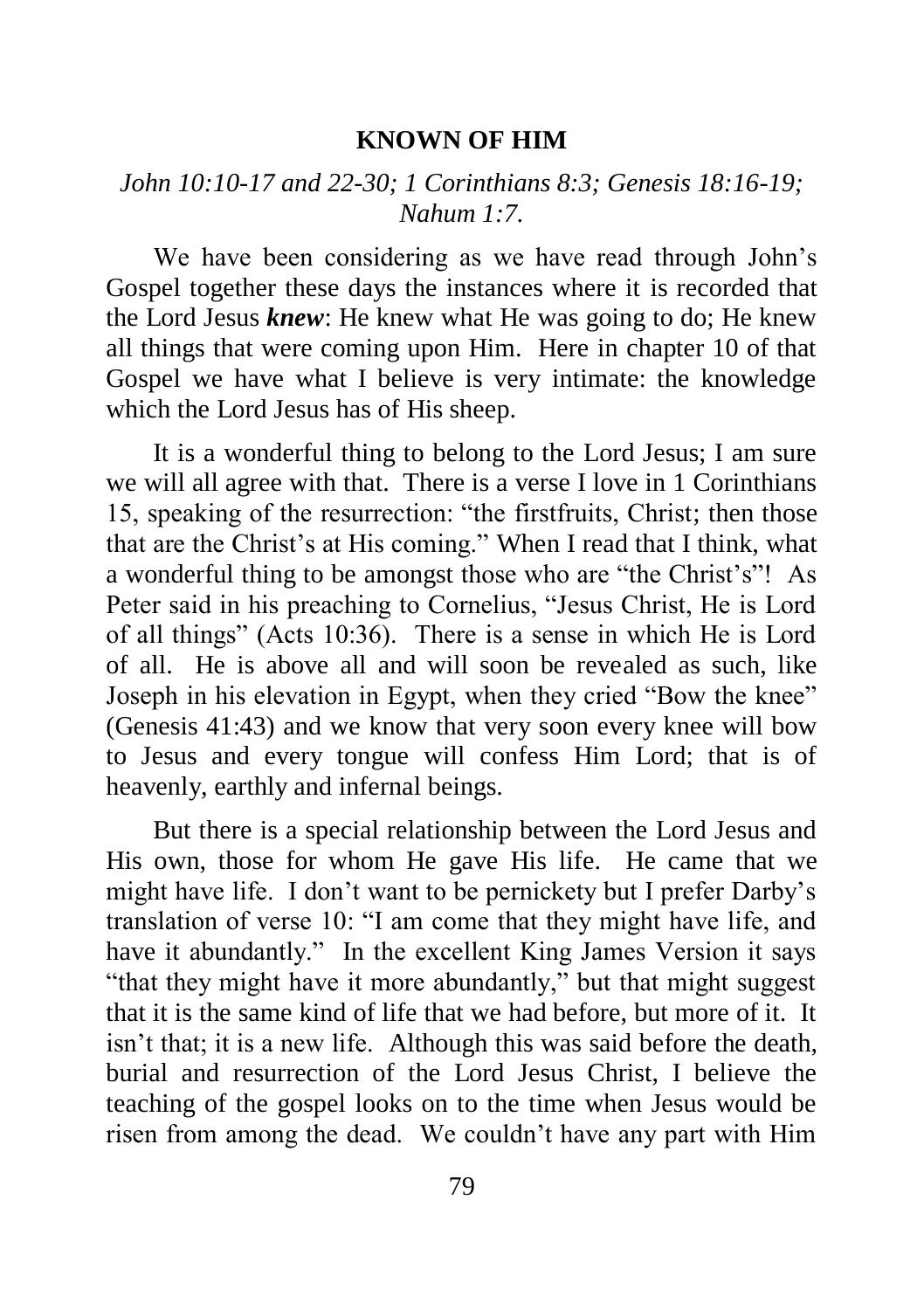in His earthly life but He has brought eternal life from heaven; 1 John chapter 1: "the eternal life, which was with the Father, and has been manifested to us." Through His death we are brought into the good of that, and eternal life isn't simply life that goes on and on and on; it's a new kind of life – different motives, different objects, different relationships. We are brought into a different sphere, as it were, and that is what the Lord Jesus Christ came for: "I am come that they might have life, and have it abundantly." But that involved the laying down of His own life, or else we could never have part in His risen life. "I am the good Shepherd. The good Shepherd lays down His life for the sheep" (v.11).

Further down, He repeats "I am the good Shepherd" (v.14) and He goes on to say "and I know those that are Mine." You may say, the Lord Jesus knows everyone; so He does – in Himself He "is over all, God blessed for ever" (Romans 9:5). We read in Proverbs "The eyes of the Lord are in every place, beholding the evil and the good" (15:3). We read in Psalm 94, "He that planted the ear, shall He not hear? He that formed the eye, shall He not see?" God is aware of everything and the Lord Jesus has universal knowledge. Elihu, speaking to Job, said "Dost thou know about the balancings of the clouds, the wondrous works of Him that is perfect in knowledge" (Job 37:16).

But here in our chapter we are not speaking of God's omniscience, His knowledge of everything and everyone; we are speaking of a link that the Good Shepherd has with His sheep, those for whom He laid down His life. Isn't it a wonderful privilege to be amongst those of whom the Lord Jesus says, "My sheep"?

Now there are those who are not His sheep; that is very serious. It says in verse 26, "for ye are not of My sheep, as I told you." We have spoken in these meetings of the division that emerges through John's Gospel between that which is of God and that which is of the wicked one; that which is of light and that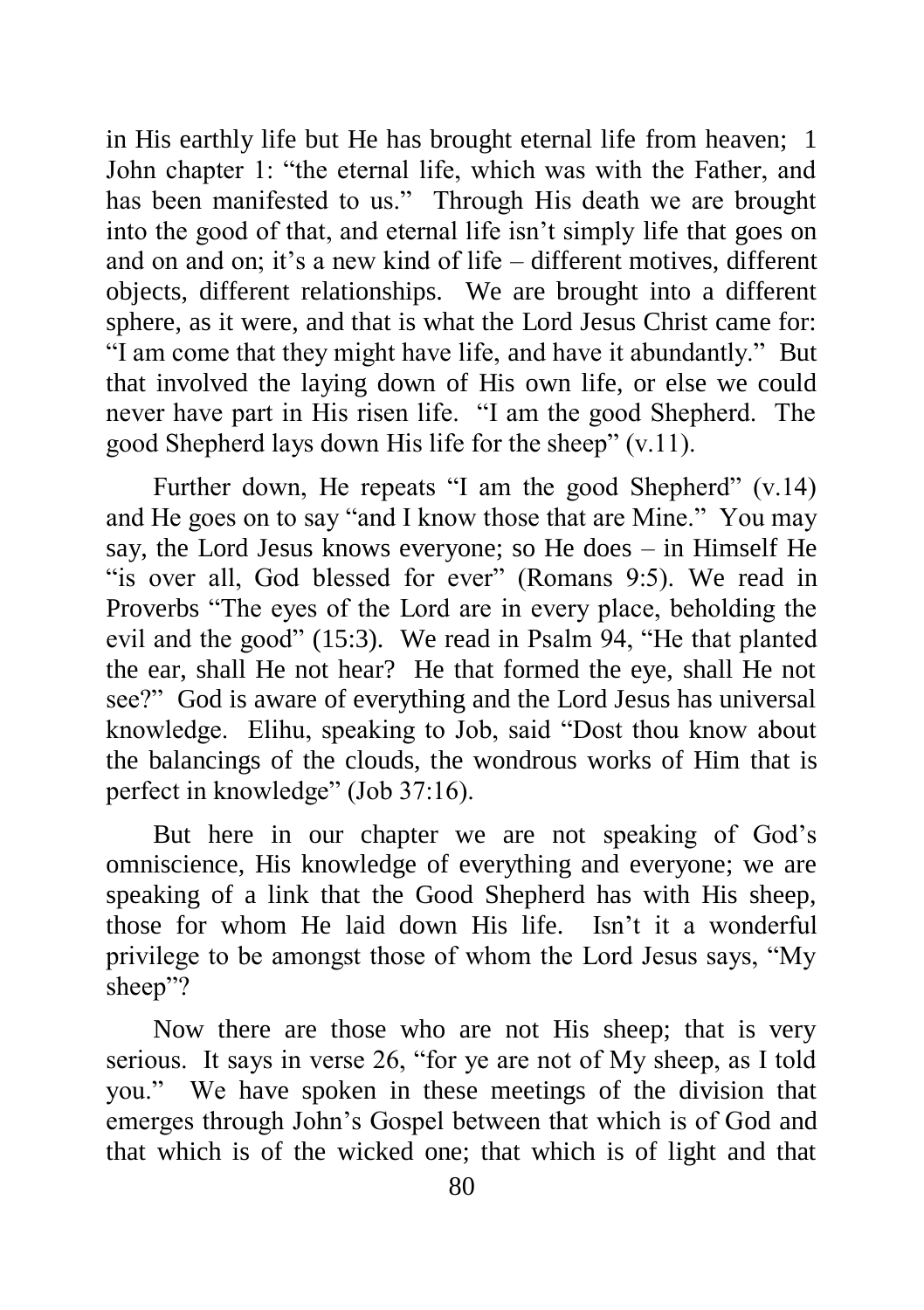which is of darkness. We can see this division, I think, more plainly in the world around us today; the situation is being sifted and sorted and we need to be clear that we are amongst those whom the Lord Jesus speaks of as "My sheep." In Luke's Gospel the Lord speaks warningly of those who would come to Him claiming an affiliation with Him. He says, "From the time that the master of the house shall have risen up and shall have shut the door, and ye shall begin to stand without and to knock at the door, saying, Lord open to us; and he answering shall say to you, I know you not whence ye are: then shall ye begin to say, We have eaten in Thy presence and drunk, and Thou hast taught in our streets; and he shall say, I tell you, I do not know you whence ye are; depart from Me, all you workers of iniquity" (Luke 13:25-27). That is solemn. To bring it into our own days, we can relate it to people who are in the Christian profession; they profess faith in Christ; they go to church (perhaps sometimes); maybe they engage in various activities; but they are not amongst Christ's sheep. "I know you not," says the Lord. And the Lord was surrounded by such here. It says, "it was winter"  $(v.22)$ . I think we can take that in a metaphorical sense; the Lord felt the coldness, the rejection, and yet He was committed to "My sheep."

And the knowledge between Himself and these is very wonderful. Going back to that earlier section which we read, He says, "I know those that are Mine, and am known of those that are Mine, as the Father knows Me and I know the Father" (v.14,15). That is almost incredible – that that kind of intimate knowledge that is between the Father and the Son is also between the Lord Jesus and His own. I think this is an aspect of eternal life. What does the Lord say in the opening of His prayer to the Father, recorded in John 17? "This is the eternal life, that they should know Thee, the only true God, and Jesus Christ whom Thou hast sent" – coming into a sphere of intimate knowledge with the Father and the Son. It is very precious. Who wants the things of the world out there when this is what is on offer? – this close and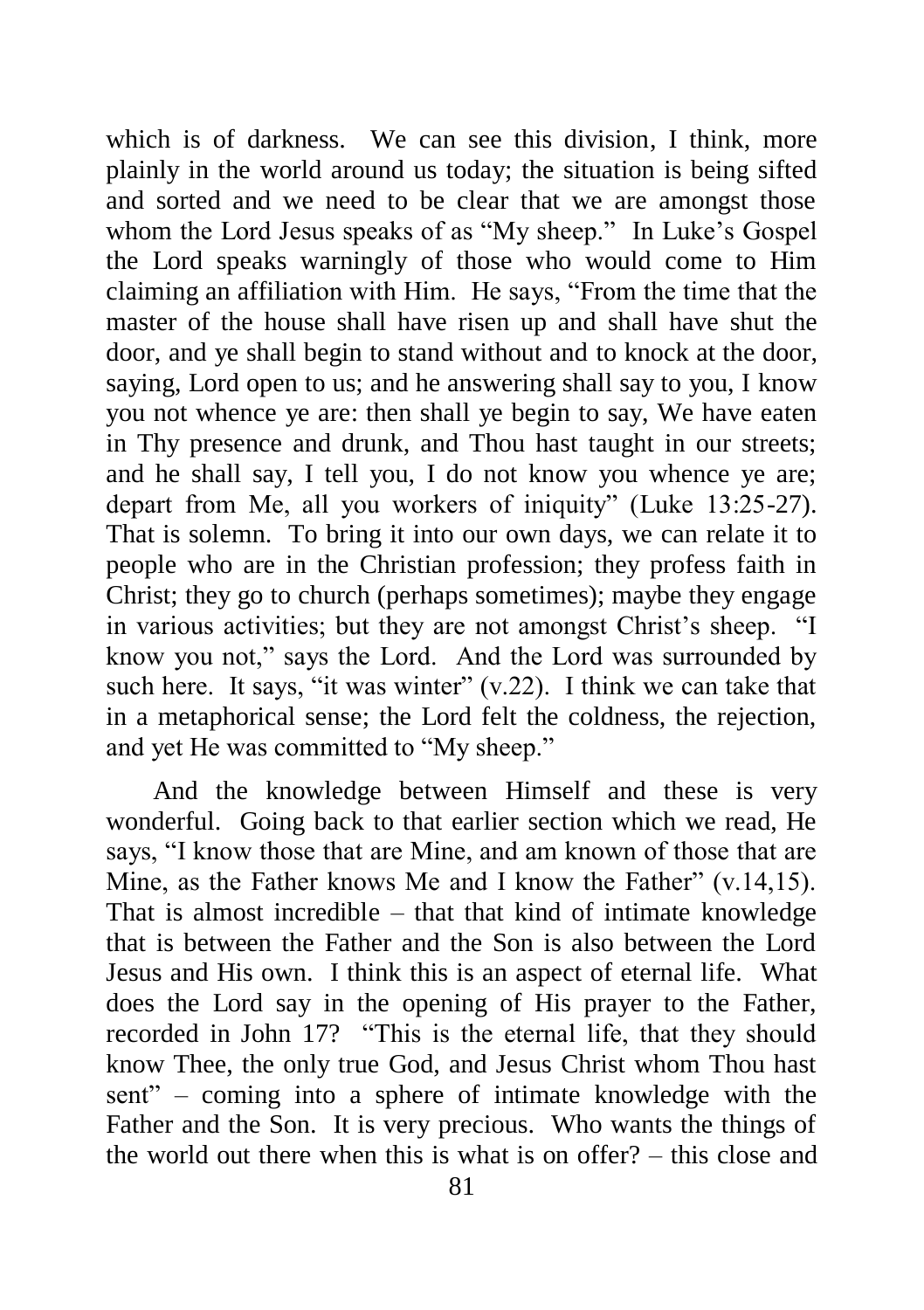intimate relationship with the One who has laid down His life for us.

But there is another thing I want to touch on. He says in verse 27: "My sheep hear My voice, and I know them, and they follow Me." Do you know, there is no other recipe for being kept right, being preserved in the path of faith and of the will of God, out of the clutches of the evil one, than hearing the voice of the Lord Jesus and following Him. It sounds very simple but it is absolutely essential. We were considering yesterday the voice of the Son of God, spoken of in chapter 5, a quickening voice, making us to live – live in relation to the Father, live in relation to the things of God; and here is that same voice but put in a tender way as the voice of a Shepherd. I believe there is that in every true believer that can register the voice of the Lord Jesus. He says earlier (verse 5) that "they will not follow a stranger, but will flee from him, because they know not the voice of strangers." But we get people coming along who would overpower that, if they can, with human wisdom and persuasive speech, so that the sheep get drawn off course. We need to be sure that we are listening to the voice of the Good Shepherd.

I think there is something in the 'voice' that is beyond 'word.' We may receive words and they make a kind of sense to us but to recognise the voice that is speaking is something else. It says of the angels in Psalm 103 that they hearken to the voice of His word. That is very interesting. "Bless Jehovah, ye His angels, mighty in strength, that execute His word, hearkening unto the voice of His word" (verse 20). You see, we are brought into a very close relationship (let me say again) with the Lord Jesus and with our God and Father. God says in Psalm 32, "I will guide thee with Mine eye." Now we often need divine guidance: do I go here or do I not? Do I take this job or do I not? Do I go among these believers or not? The will of God cannot just be dialled up in an instant like going to the telephone and pressing the buttons and –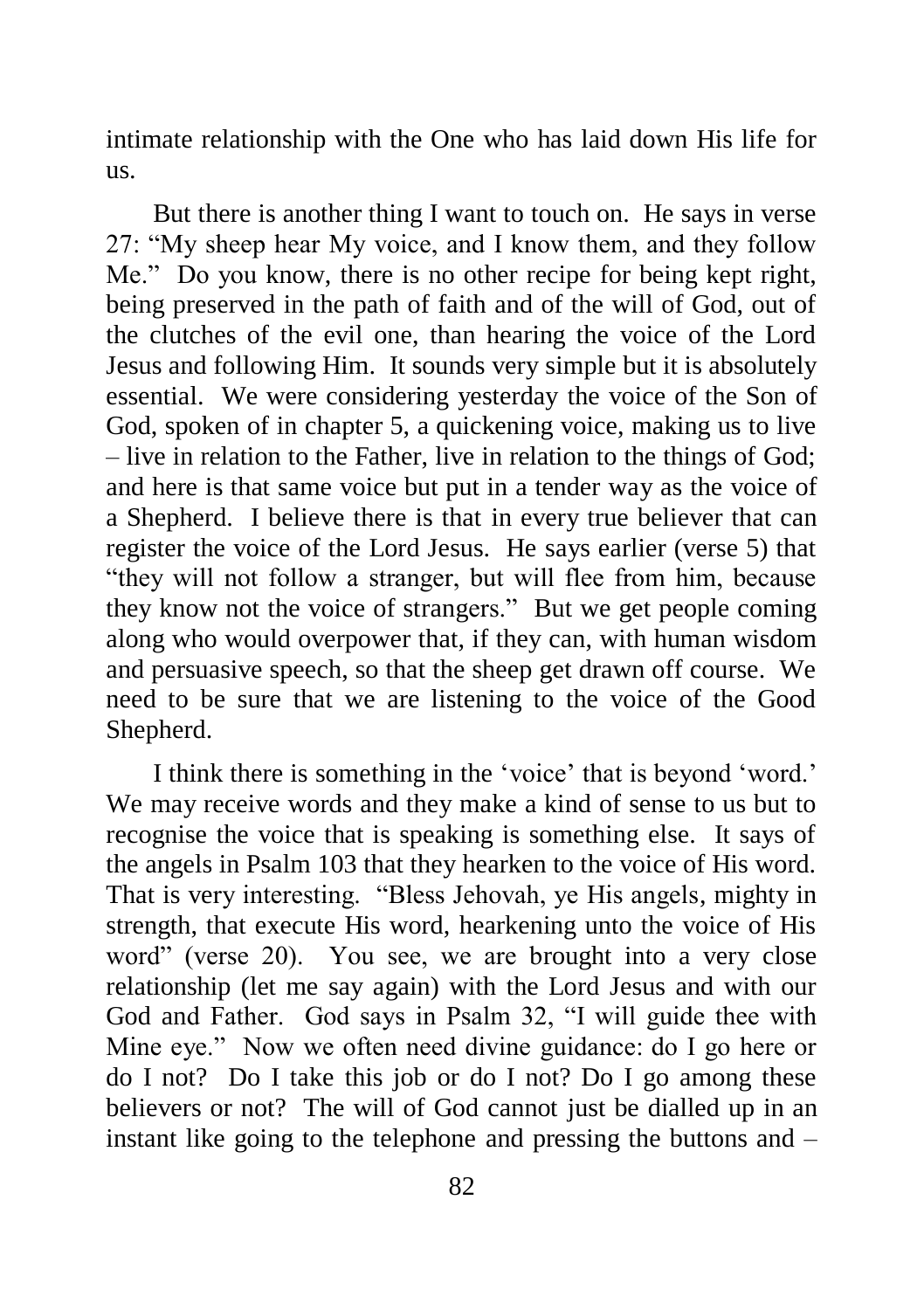ah – here is the answer. It involves a known relationship with God as Father. "I will guide thee with Mine eye" means that you can see the way the person is looking. If I am looking at my wife, or she at me, we can register in each other's eyes what we are thinking. And that's the kind of relationship that is safe, a relationship with God known as Father.

I think it is similar with the voice. You hear the voice and you know whose it is. I expect we have all witnessed, or seen a video of, strange people trying to call sheep to themselves. They just do not come! The true shepherd gives out a few noises and the sheep come running. That is how it needs to be with us, especially in these days of falling away, days of confusion in Christendom, days when God's word is being so much rejected. So let us seek to hear and follow the voice of the Lord Jesus.

It reminds me of what John says in his first epistle to the little children, those young in faith. He warns about those who lead astray: "These things have I written to you concerning those who lead you astray: and yourselves, the unction which ye have received from Him" – that is, from Christ – "abides in you, and ye have not need that any one should teach you;" – that doesn't mean that they didn't need to learn anything, but they didn't need to be taught what was right and what was wrong, because they had the unction – "but as the same unction teaches you as to all things, and is true and is not a lie, and even as it has taught you, ye shall abide in Him" (1 John 2:26,27). We follow the unction; we abide in Christ; we hear His voice and follow Him.

That is the path of safety in the present day. But it is in the knowledge that He knows us. He says (verse 27): "My sheep hear My voice, and I know them, and they follow Me." Isn't it a wonderful thing to be known by the Lord in this way?

I read in 1 Corinthians 8 because I thought it would be profitable to consider what it means to be known by God the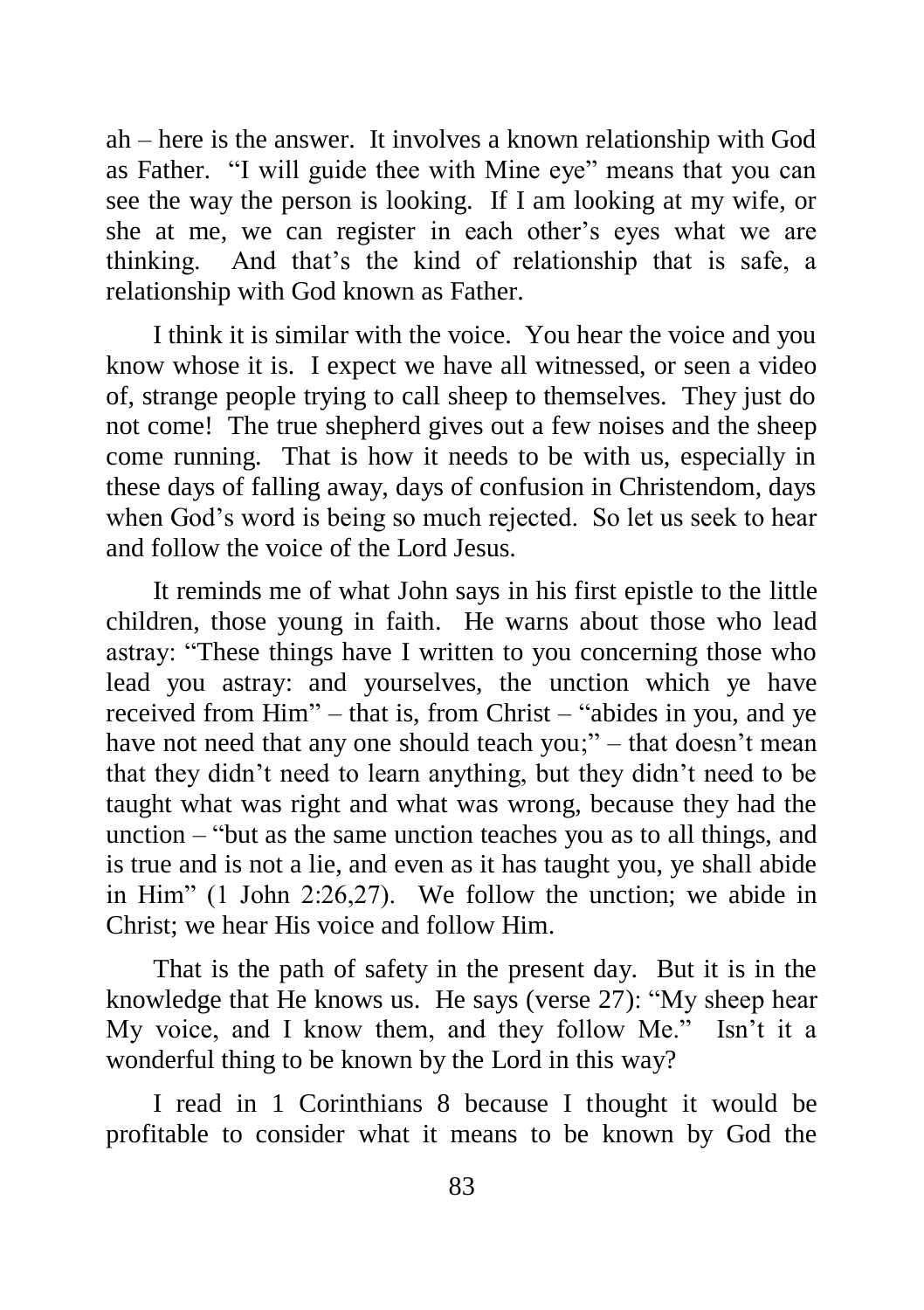Father. In passing – because it comes in the subsequent verses (5 and 6) – while we do not want to criticise anyone, Paul brings out here the distinction between the Father and the Lord: "To us there is one God, the Father; … and one Lord, Jesus Christ …" Lordship in the New Testament is generally connected with Christ. There are some exceptions. For example, we read in Acts 4 of that prayer meeting when they said, "Lord, look upon their threatenings." I think that there they were addressing God as the all-powerful, supreme Being. You remember the occasion when the place where they were met shook, so effective was that prayer meeting. You get the odd occasion where God as such is addressed as Lord but generally in the New Testament the title Lord is connected with the Lord Jesus and we have Scripture for it here: "To us there is one God, the Father, … and one Lord, Jesus Christ." I say that in passing.

But in verse three it says, "If anyone love God, he is known of Him." That was the first commandment, as the Lord reinforced it: "Thou shalt love the Lord thy God with all thy heart, and with all thy soul, and with all thy understanding" (Matthew 22:37). I sometimes ask myself, how much do I love God? Can you say, I love God? John says in his first epistle, "We love Him because He first loved us" (1 John 4:19). If I don't feel that I love God very much, let me get into the enjoyment of that love which He showed in giving us His Son, that love which He has shown by making us His children: "See what love the Father has given to us, that we should be called the children of God" (1 John 3:1). John says "We have known and have believed the love which God has to us" (1 John 4:16). F----- quoted earlier from Jude: "Keep yourselves in the love of God" (verse 21) and I think that if we lived more in the love of God there would be more of a return of love from our hearts to God. This verse says that if I am like that, if I love God, God *knows* me. Again, this is not the general knowledge of the omniscient God, but if you love God, God has a special knowledge of you. I think that is lovely. When you think who God is, the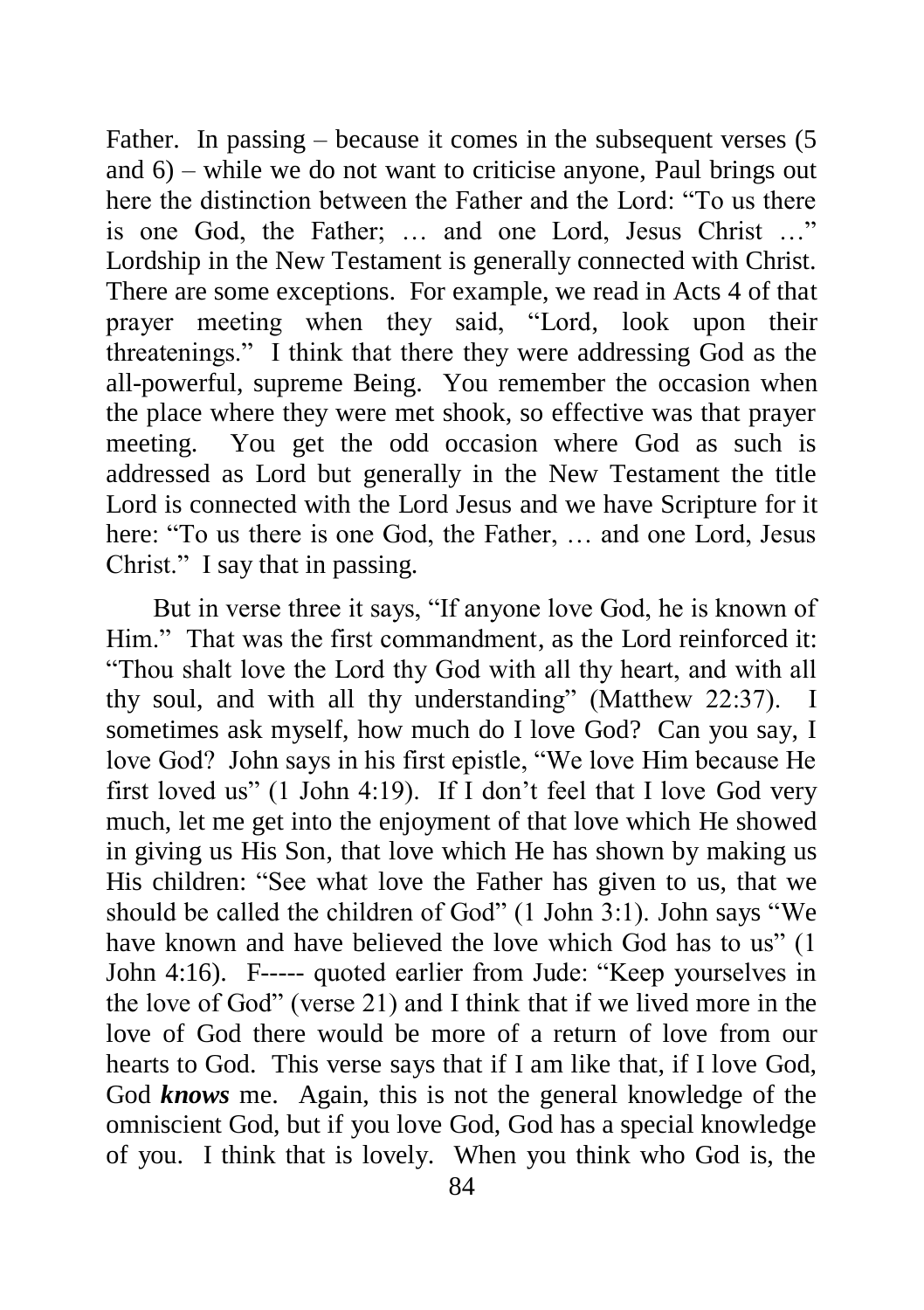eternal, omnipotent, invisible, infinite God, and I am just a pinprick, or less, on a planet which is just a pin-prick in a galaxy which (it seems from what they are saying now) is just a pin-prick itself in the universe; and *that* God, revealed in Jesus, has a particular knowledge of me as one who loves Him. That is a very delightful relationship to be in. How it would encourage us to walk more as the sons and daughters of the living God, if we knew that He takes this cognisance of us.

Well, He took cognisance of Abraham. Abraham was a man who is on record for his faith – "the father of all them that believe" (Romans 4:11). He was a man who waited for a heavenly city, a city "which has foundations, of which God is the artificer and constructor" (Hebrews 11:10). He could let things go in this scene, hold them lightly. You remember that when his flocks and the flocks of his nephew Lot were such that the place where they were was insufficient to graze them all, he gave Lot the choice: if you go to the left, I will go to the right, or *vice versa* (see Genesis 13:9). He wasn't that troubled. Lot chose for himself and his was a downward path.

But Abraham was a heavenly man. Even the people in the land where he sojourned said, "thou art a prince of God among us" (Genesis 23:6). It is a good thing to have a good testimony from those without. Sometimes it is not like that. I have heard people out in the world speak of those I have known and I have been so pleased when they have spoken well of their testimony. In another case, many years ago, I knew a man who was a professing Christian; he had been in a gathering rather like our own, although I didn't know him well. I was on the point of saying to my colleague, 'I know this man; he is a Christian,' but I am glad I didn't, because before I could say that, he said, 'that man, I wouldn't trust him as far as I could throw him.' He had had business dealings with him before and found him a slippery customer. Oh dear! But then in another case I heard a much better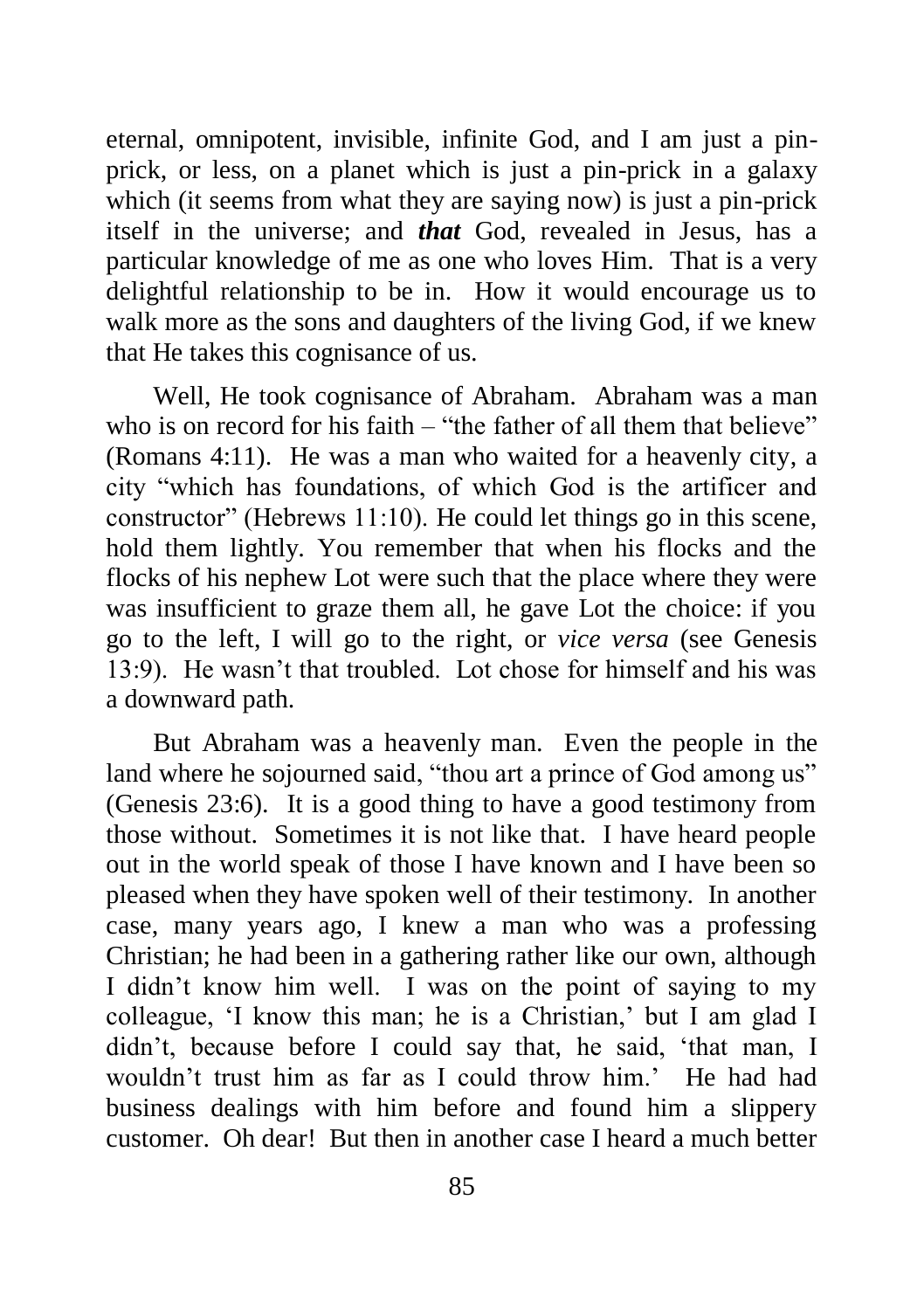story. I remember speaking to an aristocrat who had a large estate. I knew that a brother in the Lord was one of his tenant farmers and, by way of conversation, I said that I knew this man. He responded warmly and said, 'he is one of those Christians of an evangelical kind who is utterly trustworthy.' It is necessary to have a good testimony from those without *(see 1 Timothy 3:7).*  Abraham had a good testimony although he was just a sojourner. We read in Hebrews (ch.11) that "By faith he sojourned as a stranger in the land of promise as a foreign country." He was prepared to wait for what God was preparing.

God appreciated this man of faith. He says, "I know him." I would love God to know me like that; wouldn't you? 'I know him. He walks straightforwardly in a right way. He is going on in the path of faith.' God says, "I know him that he will command his children and his household after him, and they shall keep the way of Jehovah" and so on. So what was the result? The Almighty God shared with Abraham what He was about to do. Do I want understanding in the things of God? Do I want the enjoyment of fellowship with God? This is the way into it. God had said beforehand, "walk before My face, and be perfect" (Genesis 17:1) and Abraham – not without failure, but characteristically – did that; and God said, "I know him" and shared things with him. Psalm 25 tells us that "the secret of the Lord is with them that fear Him." Abraham was a man who feared God; God knew him and imparted to him the secret of what He was about.

Lastly in the book of Nahum: we all get into trouble of one sort or another from time to time, don't we? Life isn't plain sailing and the Lord never promised to us that it would be. He said, "In the world ye have tribulation." Besides the tribulation that we get from the world in varying degrees there is the Father's discipline, always exercised in love, although we may find it irritating when we are going through it. We may have troubles in our health, our family, our finances and in other ways. It is a good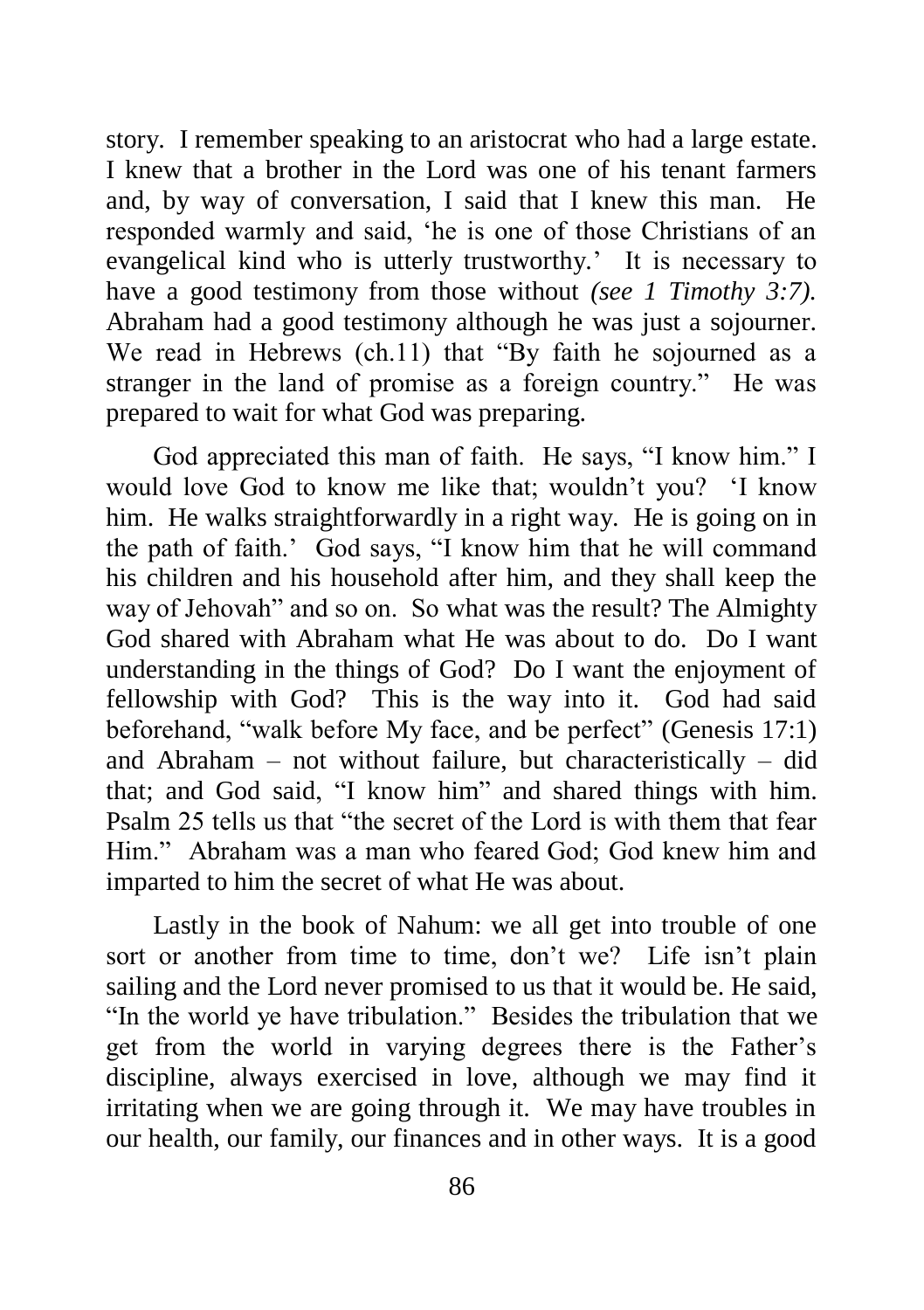thing, as James says, to exercise patience when we are tried: "Blessed is the man who endures temptation; for, having been proved, he shall receive the crown of life, which He has promised to them that love Him" (James 1:12). The writer to the Hebrews speaks of the Father chastening everyone whom He loves (ch.12, vv. 5-11).

There are religions, I understand, in India and elsewhere, where if a person is suffering, that is *karma* – he brought it on himself. That is very cruel. The fact that troubles are in the world – sickness and so on – is due to the incoming of sin, but we cannot point to someone who is going through trouble and say, what is his sin? That is how they regarded the blind man in John 9: "who sinned, this man or his parents, that he should be born blind? Jesus answered, Neither has this man sinned, nor his parents, but that the works of God should be manifested in him." Our Father is tender, wise and loving in the way that He disciplines His children, and it is with a view to our partaking of His holiness (Hebrews 12:10). For us to be holy (you could describe it in other ways) means that I love what God loves and hate what He hates; I partake of His holiness. So trouble is used of God to this end, and for other purposes too; we learn all sorts of things when we go through trouble. We learn what the Lord Jesus can be to us – the One who saves to the uttermost "those who approach by Him to God" (Hebrews 7:25). We learn the value of His intercession, and that of the Holy Spirit, who "makes intercession with groanings which cannot be uttered" from within us (Romans 8:26). There is a wonderful system of help in Christianity.

But coming back to Nahum, he puts it like this: "Jehovah is good, a stronghold in a day of trouble; and He knoweth them that trust in Him." Did Joseph feel forgotten in that prison in Egypt? God knew him and He brought him out. I am sure Job felt cast off amidst all his troubles, grievous as they were, but God knew him and brought him out of his troubles; his latter end was more blest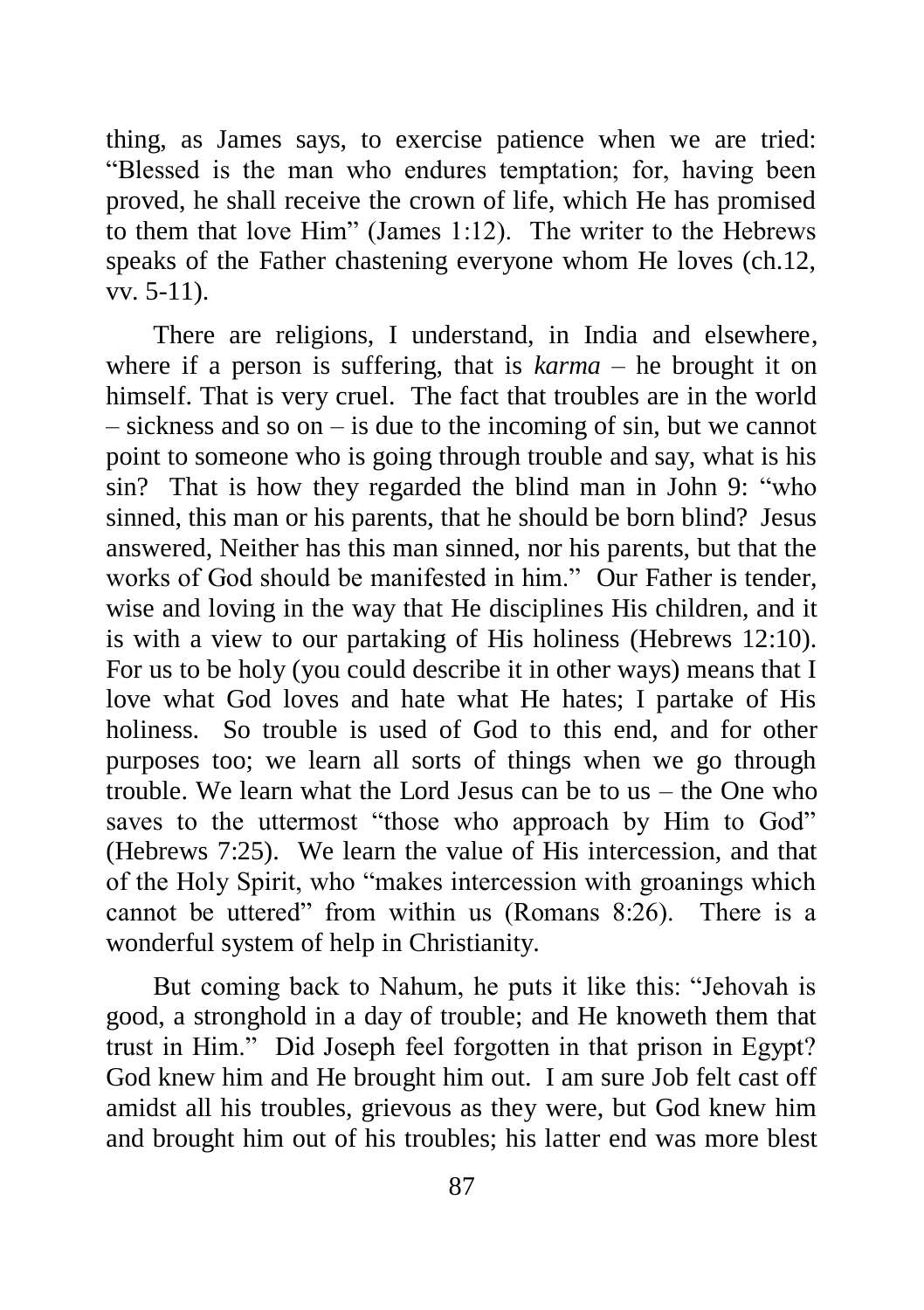than the beginning. Think of David's troubles. He says he was hunted (by Saul) as "a single flea" and as "a partridge on the mountains" (1 Samuel 26:20). But God knew him and brought him out of his troubles. There is a psalm (18) which he composed "in the day that Jehovah had delivered him out of the hand of all his enemies and out of the hand of Saul." And so we could go through the Scriptures and come right up to our own day. If you are among Christ's sheep, not only does the Good Shepherd know you but our God and Father knows you. He has His eye on us and His hand on us; and He will bring us out of our troubles. "He knoweth them that trust in Him." I wish my trust in God, and in the Lord Jesus, was simpler and deeper. It is a wonderful thing quietly to trust in God. We need to do that as troubles multiply around us. "Thou wilt keep in perfect peace the mind stayed on Thee, for He confideth in Thee" (Isaiah 26). It is only a slight difference in translation but someone has pointed out that the original does not actually say "Thou wilt keep in perfect peace the *Man*" (although that is not wrong) but "the *mind*." Our minds can kick up a lot of trouble for us. Does yours do that sometimes? You get hold of something and your mind spins round and round and you have a job to put it aside. It doesn't profit you; you are not doing yourself any good, nor anybody else, but still, like a dog gnawing at a bone, you cannot leave this trouble aside. It's the mind that needs help. "Thou wilt keep in perfect peace the mind stayed on Thee, for he confideth in Thee."

I think that is enough for now. I hope that some at least of these remarks will be helpful to us – what it means to be *known* specially by the Good Shepherd, and *known* of God our Father and to enjoy through all that happens in life this intimate, trusting relationship with the Persons of the Godhead. May God bless the word.

*Word given at Santa Barbara, California, 12th November, 2016, by G.S.B. Included by request.*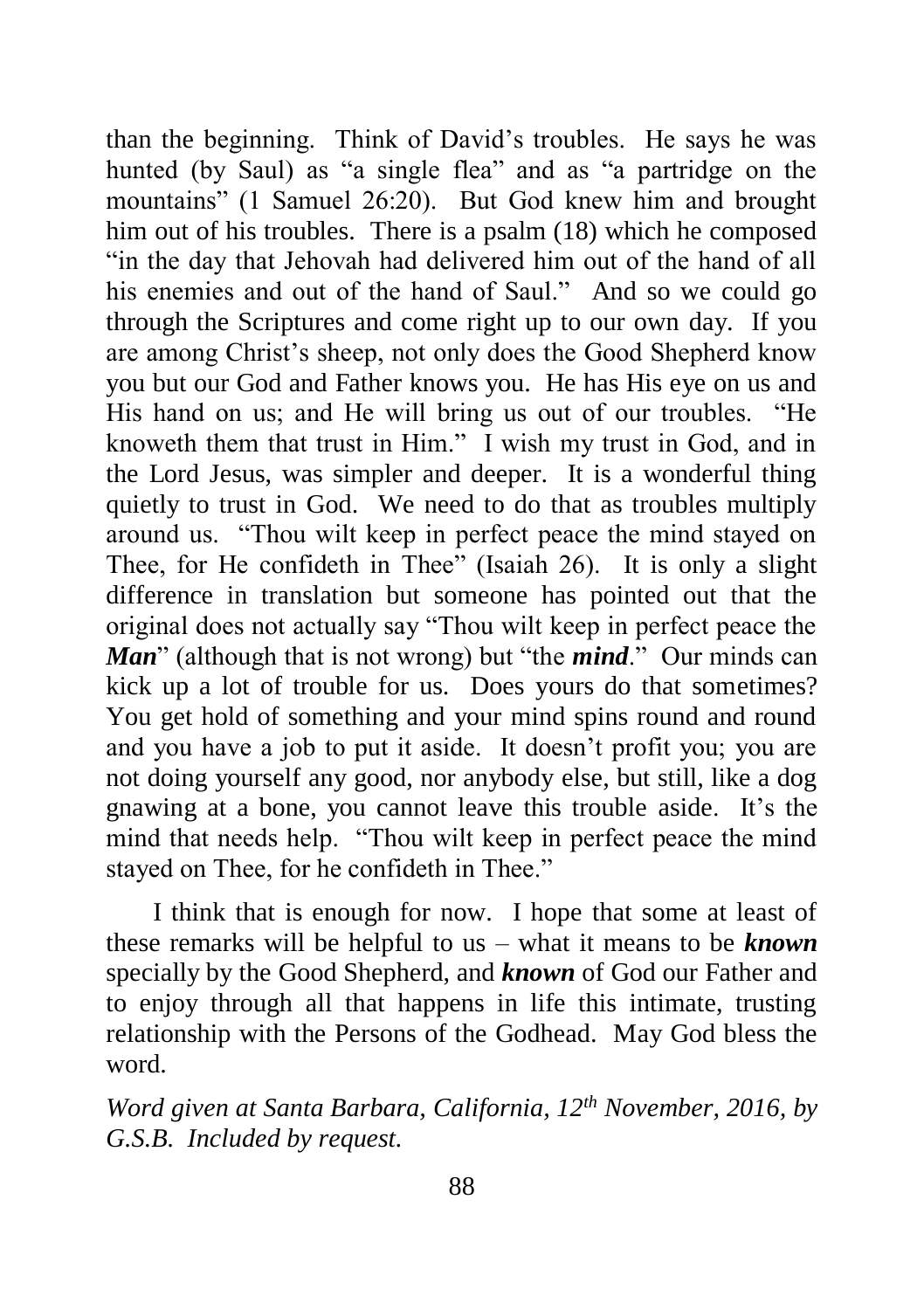#### **THE LOVE OF JESUS**

IN looking at Revelation 1: 5, 6, we can trace the following actings of love: first, love *thinks* of its objects. This marks the motive in operation to be unaffectedly pure, for when the heart regales itself by meditating on its object, it seeks not to be noticed, to be praised or exalted for thinking of its object; its reward is found in the very thought itself – a reward, a pleasure with which nothing can compare.

Secondly, love *visits* its object. It could not be content with merely thinking: the same principle that leads love to *think* with pleasure, induces it to *visit* its object; and, moreover, we can trace the same purity, elevation, and disinterestedness, in the *visit* as in the *thought.* It does not *think* upon its object in order to please or attract the attention of any one, neither does it *visit* in order to effect such ends; it has *its own real, substantial* enjoyment, both in thinking of and visiting *its object.* 

Thirdly, love *suffers* for its object. It rests not satisfied with merely *thinking* of, or *visiting* its object – it *must suffer.* In order to exhibit itself in all its reality and intensity, love must put itself to cost for its object; it must spend and be spent, not because it expects a return, but simply because *it will* express itself in a way not to be mistaken. Love never thinks of what it may reap for itself in thus suffering. No: it simply contemplates *its object,* in thinking of, visiting, and suffering for it.

Fourthly, love *exalts* its object. This is the highest point. In the exaltation of its object, love sees the fruit of previous thought, visitation, and suffering. Hence, loves feels exquisite happiness in exalting its object, for in so doing, it reaps the wished-for harvest.

Let us now apply the above blessed characteristics of love to the Lord Jesus, and see how His love exhibited all of them. Did not He ponder in His own eternal mind His much-loved Church before the foundation of the world? Yes, truly, "His gracious eye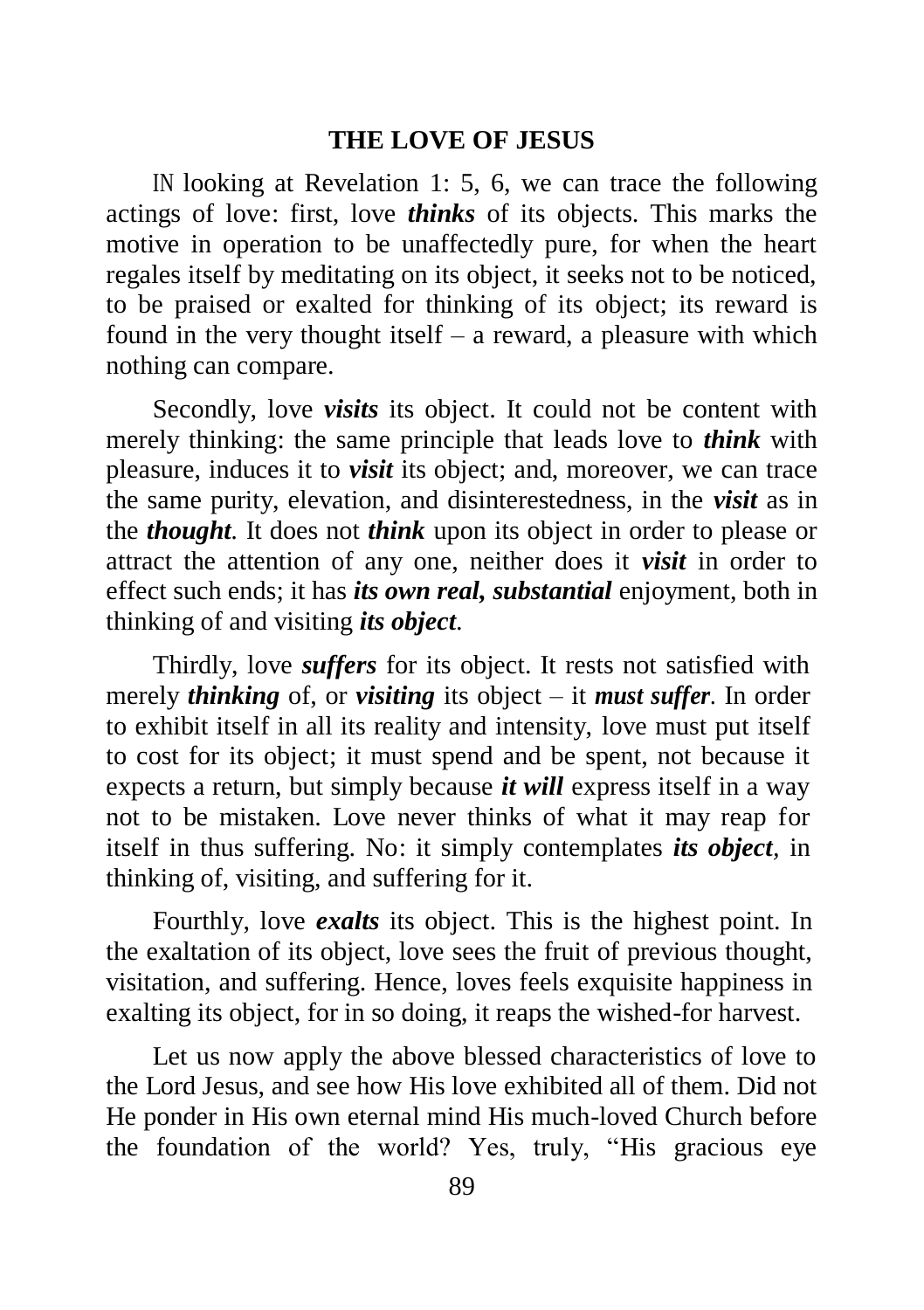surveyed us ere stars were seen above." Did He rest satisfied with merely thinking about us? No: He laid aside His glory; He came down into this cold, heartless world, as into a vast quarry, from whence He hoped to hew out stones for the temple. He made His way down into this *"rough valley"* of ours, which had been "neither eared nor sown" (*Deuteronomy 21:4).* "The day-spring from *on high* hath *visited* us;" but He did not rest satisfied with coming down to look at us in our misery and degradation; He determined to *suffer* for us, to groan, to bleed, to die for us; He hath washed us in *"His own blood,"* which marks the intensity of His suffering for us. What, then, was all this for? Why those ineffable sufferings of Jesus? Why the groans and bloody sweat in the garden? Why the mysterious hour of profound darkness, together with the cry, "Why hast Thou forsaken me?" Simply that the love of Jesus might *exalt* its object. And He has exalted His object, yea, to the highest point of elevation: "He hath made us kings and priests unto God."

Thus we have seen how the love of Jesus has *thought* of, *visited, suffered* for, and *exalted* its object: this is for our comfort. But then we should remember that if we love Jesus, *we too* will often like to *think* of Him, to contemplate His grace, ponder over His perfections; moreover, we will pay frequent *visits* to the secret of His sanctuary, not to gain a name as persons of much prayer, but simply to indulge the desires of our hearts after Him "who is the fairest among ten thousand, and altogether lovely." Again, we shall be ready to *suffer* for Him, not in order to commend ourselves to our brethren as persons of great energy and zeal, but to express the high estimation in which we hold His blessed Person. Finally, it will be our constant effort to *exalt* Him in every place; our constant cry will be, "O magnify the Lord with me, and let us exalt His name together." Let us earnestly pray for such a deep tide of Divine love in our poor, cold, narrow, selfish hearts, as will make our service not the mere spurt of imperfect zeal, kindled by the unhallowed spark of human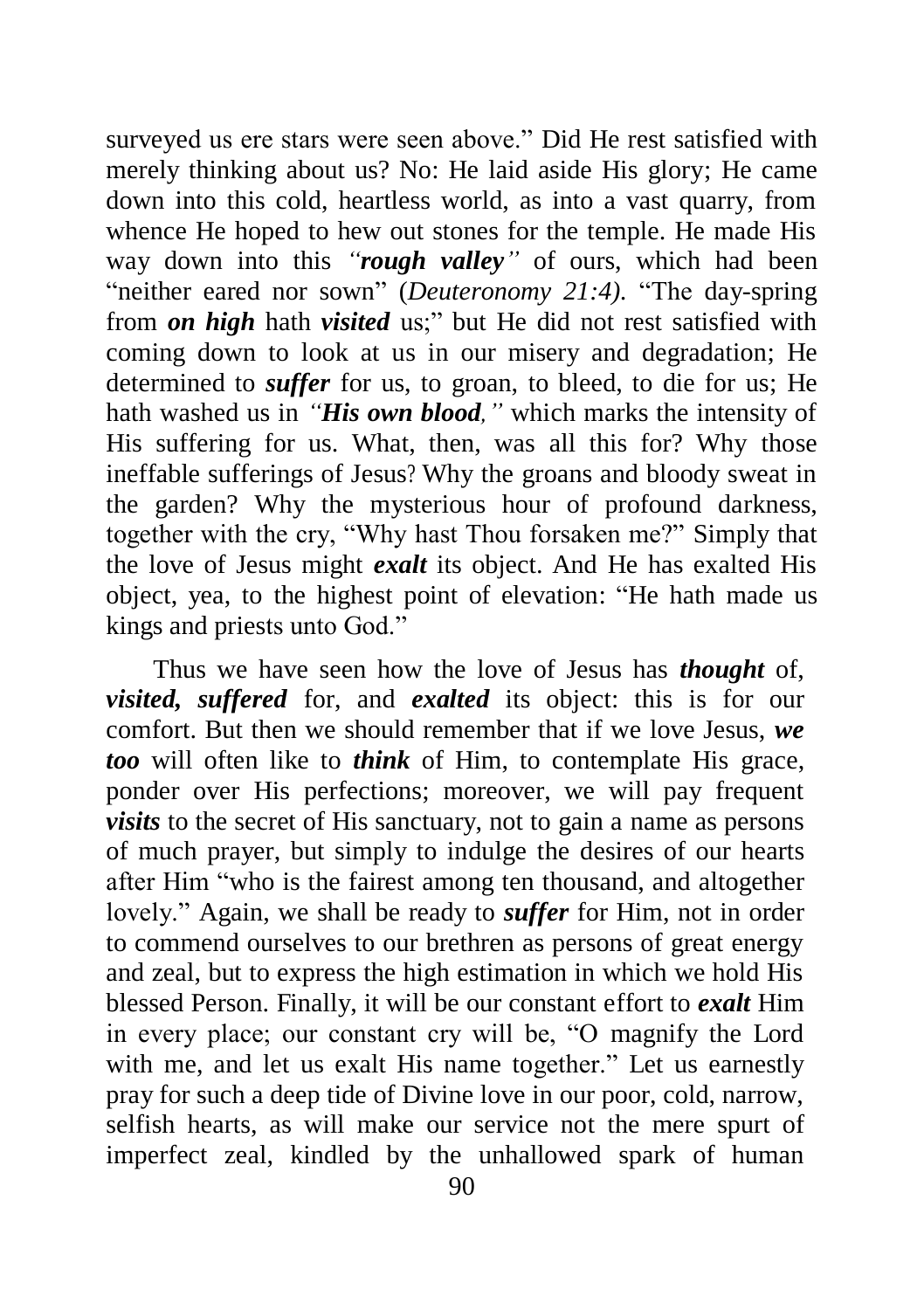opinion, but the calm, steady, constant flow of unalterable affection for Jesus – that affection which has its primary joy in *pondering* over its object, ere it comes forth as an *actor* or a *sufferer* in *His cause.* 

*C.H. Mackintosh (1820-96)*

"Come, saints, praise the Lamb, His mercies proclaim, And lift up your heads and sing of His name; His love to the Church, which He purchased with blood, To make her His bride and the temple of God."

#### **Discipline and Mercy**

*Letter from Lady Powerscourt*

Paris, May, 1830.

MY VERY DEAR FRIEND, – Truly I feel for your fresh trial, one particularly trying to you. How graciously He has taught you to bend under it! One sermon from himself is worth a thousand from any man. Never so sweet is it to be raised up, as when He has cast down. Are we not given to drink largely of refreshment and consolation from the Comforter? even in the desert to lie down in our field of promise? "When He giveth quietness, who then can make trouble" *(Job 34:29)*. Enemies may surround, but our shepherd is near; enemies may be in ambush, but the shepherd is on the watch. But could we only recount our repose and refreshment, should we not "leave half untold the donation of bliss?" Is it not blessed to be able to sing of judgment as well as mercy? Surely it is among our chiefest blessings, that it has never yet been said of us, *"Let them alone" (see Hosea 4:17; Matt. 15:14).* Israel was blessed while God brought down their heart through heaviness; for they cried unto the Lord in their trouble. Israel was blessed, while they slew them; then they sought Him, and remembered that God was their rock, and the high God their Redeemer. The sorest word ever spoken to them, I think, was,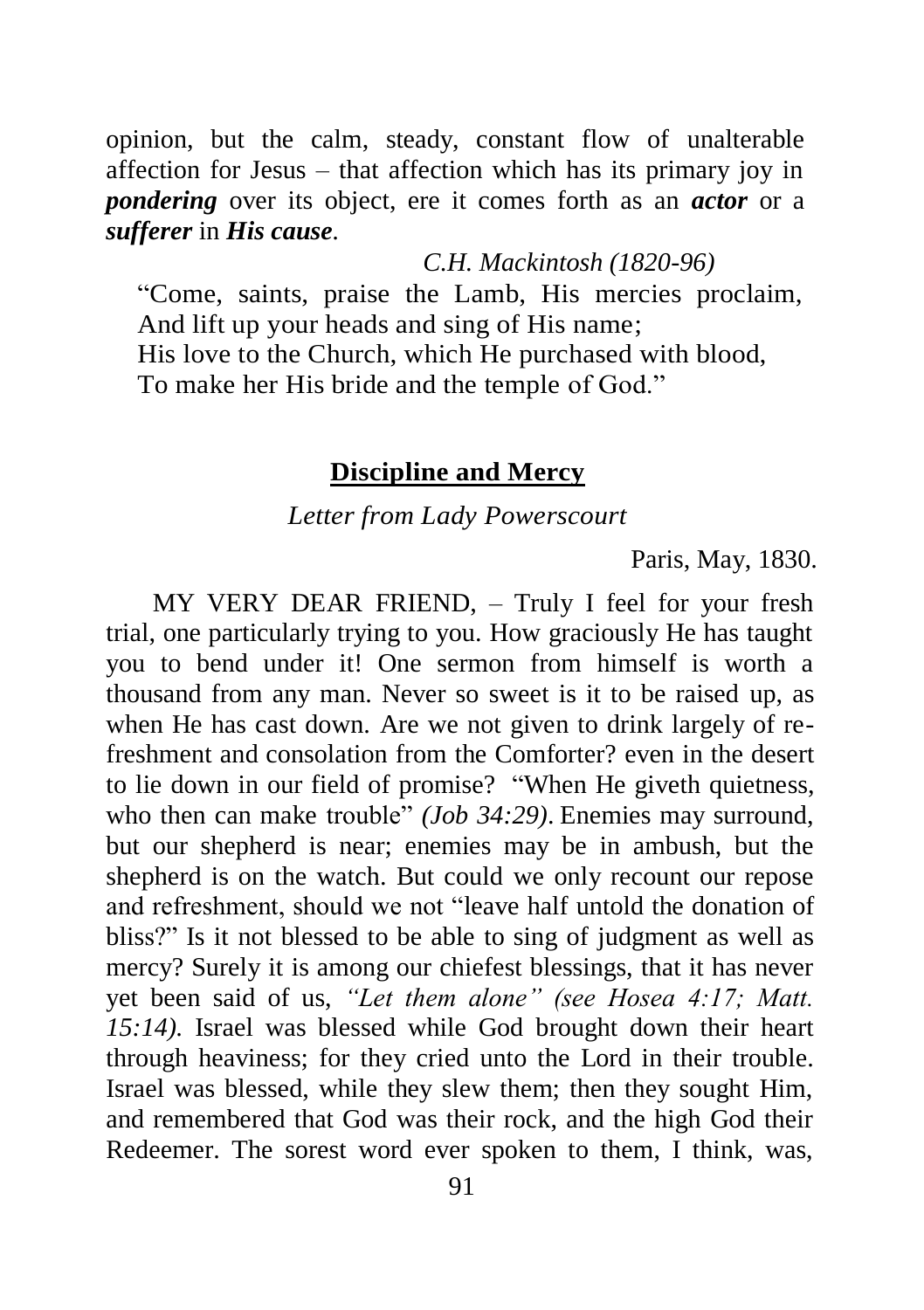"Why should ye be stricken *any more?* ye will revolt more and more" *(Isaiah 1:5)*. But, though silly sheep still, though still straying, counting the cost, we can say, "Seek thy servant." Cannot we testify that love has rebuked and chastened again and again, when we have turned aside? Has He not been unwearied in preserving our faith? Though Satan has been permitted to sift, his grain of wheat has not fallen to the ground; though cast into the furnace, the refiner has sat over his treasure, because to Him the trial was precious. When sin has separated between Him and us, when idols have scattered our thoughts here and there, has He not been *bent* on restoring? has He not yearned over his Ephraim? Sometimes He almost breaks the heart with such a look as He gave Peter; sometimes He overcomes by passing by iniquities; sometimes by feeding with the rod and judgments. But of this we may rest assured, – blessed thought! – He *will* restore, till we can say, in the Spirit of Him who was dumb before his shearers, "*any* thing *with* thy smile, *any* thing *but* thy frown!" I think at other times, the soul feels so unconscious of ingratitude and baseness, that its own convictions suppose displeasure in the Friend of sinners, which need a strong expression to prove it otherwise. At such times it is not sufficient to know that He is a friend; we need a smile to infuse confidence. The conscious prodigal expects a rod; his father runs, "falls on his neck, and kisses him." We cannot long read the volume of his providence, it appears to me, without experiencing this dealing; for He delights to *expose* the soul's proneness to expect dealing according to desert, by sparing when we deserve punishment, and in the midst of judgment remembering mercy. Alas! how slow we are in learning not to turn *from,* but flee *to* Jesus in our extremities, as our hiding-place and guide. Satan's constant aim, I think, seems to be, to lead *from* the simplicity which is in Christ – Christ's to restore us *to* it, and lead us in it. I believe we are only wise in giving ourselves up to his guidance, and in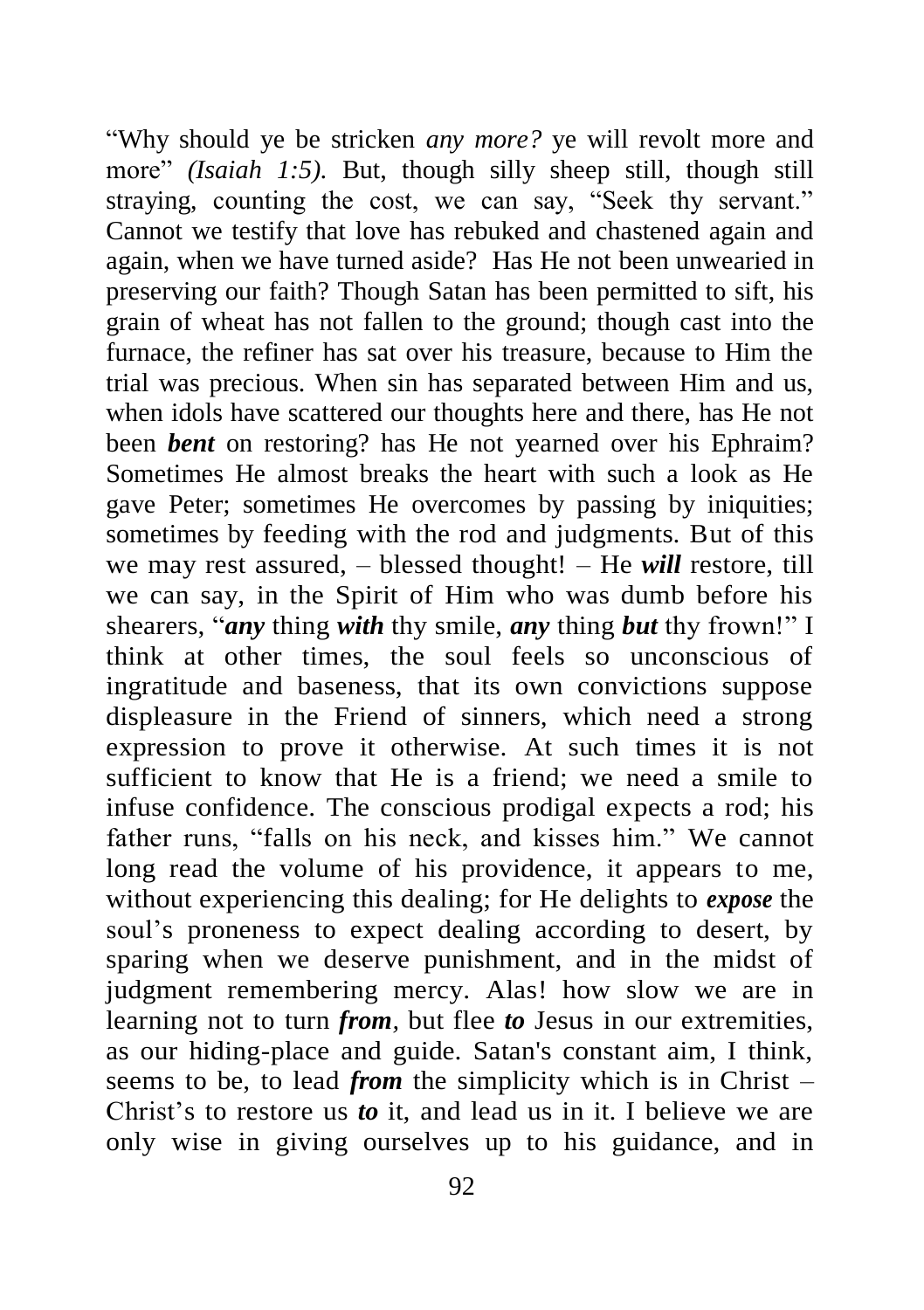following *whithersoever* He leads. Followers of a crucified One, we must expect a thorny, though a trodden path; but He will not leave till He has satisfied, yea, *satisfied* the hungry soul with goodness. His glory is bound up in us! *His name is in us!* I suppose you have seen ------- since his return, who has told you all about this place. Infidelity is horrible in the world – more boldly avowed, I should think, than formerly. Much good here, and nice preaching; simple, joyful, marrow of the Gospel, though not much deep experience. We need to have the enemy met in the avenues within, and overcome with a text. This is where Mr. Rowels excels. Tell me some things he has said of late in his sermons.

Yours, in truth and faithfulness,

Theodosia A. Powerscourt

#### **POETIC PAGES**

### **Christ's Return**

Hear the sequel of the story Of the Saviour's faithful fight: Jesus shall return in glory With redeemèd hosts of light.

Hail with joy His blest appearing, God's Belovèd manifest! Swiftly His great day is nearing When in love God's heart shall rest.

Christ is coming, quickly coming; All shall fear before His Name; First His saints, no longer roaming, Gathered home, shall chant His fame.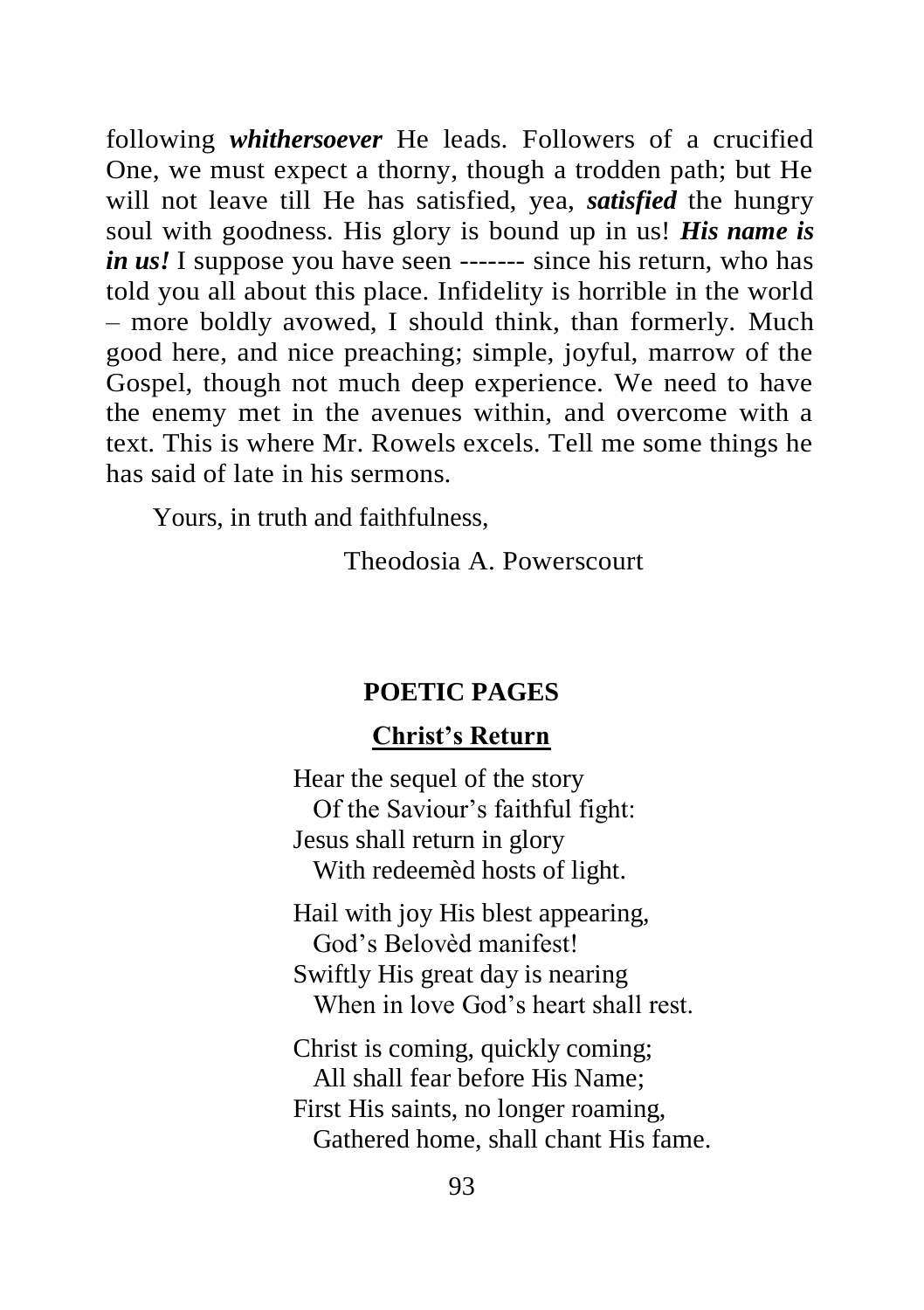Christ, through gates with heads uplifted, Everlasting opened doors, Comes to reign, God's King all-gifted, Blessing rich and wide outpours.

'Tis the Lord, the King of glory, Mighty Monarch, warrior-clad, Coming thus to close sin's story, And to end earth's histr'y sad.

Lord of heavenly hosts, in power He shall come with justice rod. King of kings, in that great hour, Reconciling things to God.

Angel myriads surrounding, Loud with joy their voices raise; All the universe resounding With the strains of heartfelt praise.

*Edward H. Chater (1907)*

### **The Lord of the Book**

I find my Lord in the Bible Wherever I chance to look; He is the theme of the Bible, The Centre and heart of the Book. He is the Rose of Sharon,\* He is the Lily fair;\* Wherever I open my Bible The Lord of the Book is there.

*\* See Song of Songs 2:1. The descriptions "Rose of Sharon" and "Lily of the valleys" are by the female speaker about herself and "Rose" (or narcissus) is feminine – but we may allow some poetic licence! After all, the beauty of the church is reflective of Christ.*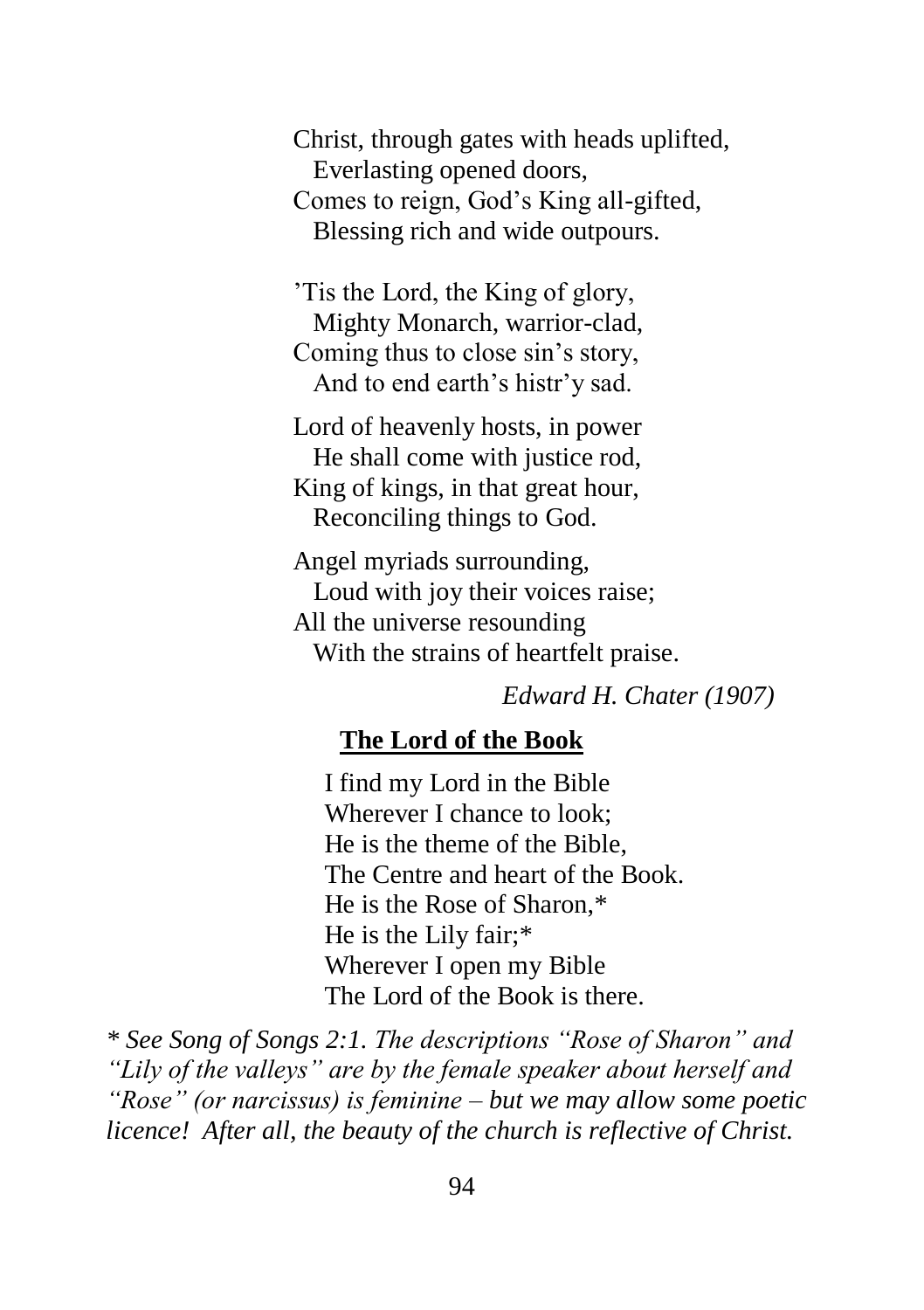He, at the Book's beginning, Gave to the earth its form; He is the Ark of shelter, Bearing the brunt of the storm, The burning bush of the desert, The budding of Aaron's rod. Wherever I look in the Bible I see the Son of God.

The ram upon Mount Moriah, The ladder from earth to sky, The scarlet cord in the window And the serpent lifted high, The smitten rock in the desert, The Shepherd with staff and crook; The face of my Lord I discover Wherever I open the Book.

He is the Seed of the woman, The Saviour virgin-born; He is the Son of David Whom men rejected with scorn. His garments of grace and beauty The stately Aaron deck, Yet HE is the Priest forever, The order of Melchisedec.

Lord of eternal glory, Whom John the Apostle saw. Light of the Golden City, Lamb without spot or flaw, Bridegroom coming at midnight, For whom the virgins look; Wherever I open my Bible I find my Lord in the Book. *Author unknown.*